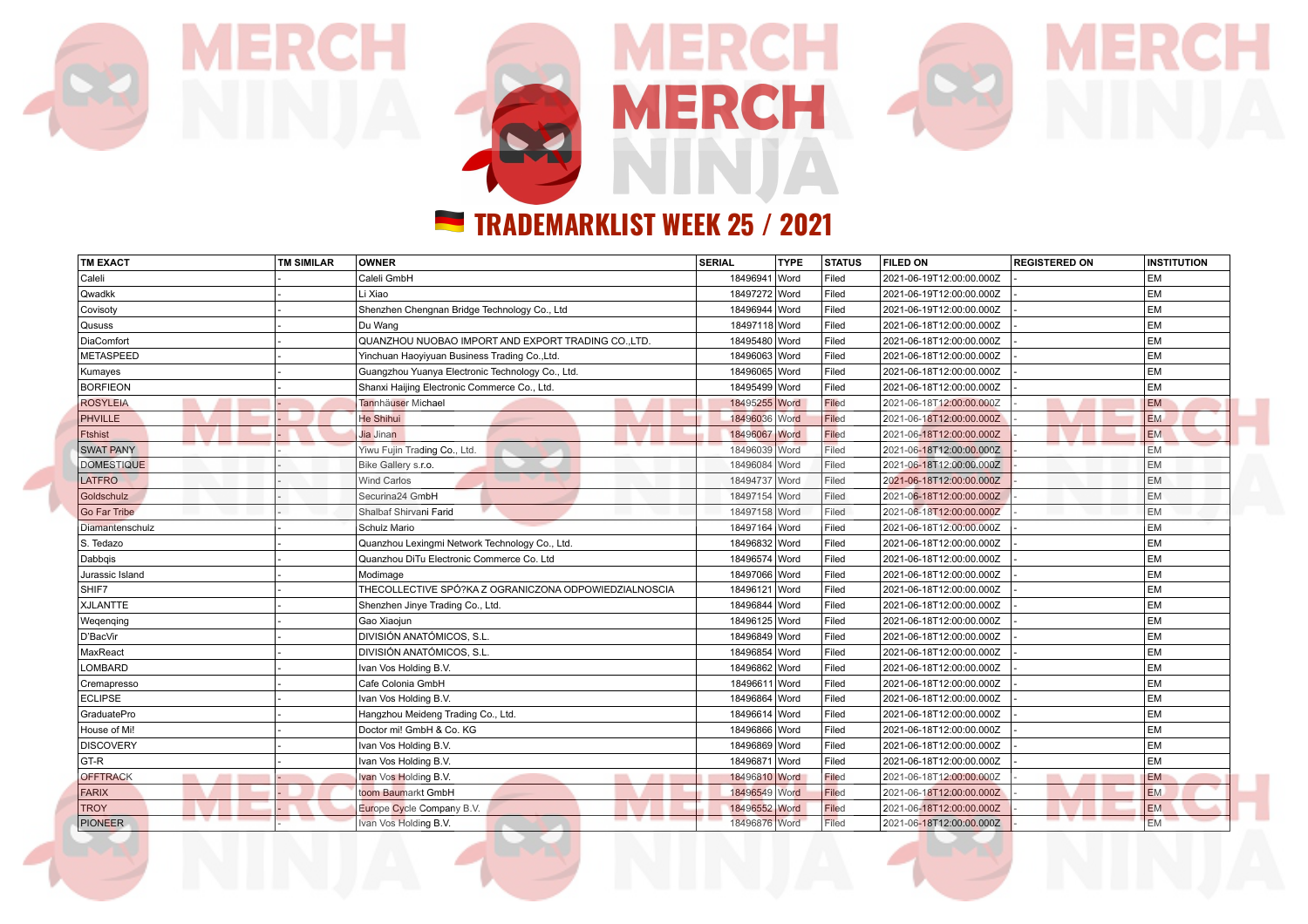| <b>WULLE</b>              | Dinkelacker-Schwaben Bräu GmbH & Co. KG            | 18497206 Word<br>Filed        | 2021-06-18T12:00:00.000Z | EM        |
|---------------------------|----------------------------------------------------|-------------------------------|--------------------------|-----------|
| <b>MEILZ</b>              | toom Baumarkt GmbH                                 | 18496557 Word<br>Filed        | 2021-06-18T12:00:00.000Z | EM        |
| <b>OUTBACK</b>            | Ivan Vos Holding B.V.                              | 18496820 Word<br>Filed        | 2021-06-18T12:00:00.000Z | EM        |
| <b>TORNADO</b>            | Ivan Vos Holding B.V.                              | 18496823 Word<br>Filed        | 2021-06-18T12:00:00.000Z | <b>EM</b> |
| <b>HORIZON</b>            | Ivan Vos Holding B.V.                              | 18496880 Word<br>Filed        | 2021-06-18T12:00:00.000Z | EM        |
| <b>TORQUE</b>             | Ivan Vos Holding B.V.                              | 18496881 Word<br>Filed        | 2021-06-18T12:00:00.000Z | EM        |
| <b>EXPEDITION</b>         | Ivan Vos Holding B.V.                              | 18496834 Word<br>Filed        | 2021-06-18T12:00:00.000Z | EM        |
| TRENCH                    | Ivan Vos Holding B.V.                              | 18496886 Word<br>Filed        | 2021-06-18T12:00:00.000Z | EM        |
| TRAILBLAZER               | Ivan Vos Holding B.V.                              | 18496889 Word<br>Filed        | 2021-06-18T12:00:00.000Z | EM        |
| THREADGIRLS               | A.M. LONDON FASHION LTD                            | 18496113 Word<br>Filed        | 2021-06-18T12:00:00.000Z | EM        |
| THREADBOYS                | A.M. LONDON FASHION LTD                            | 18496117 Word<br>Filed        | 2021-06-18T12:00:00.000Z | EM        |
| POSEIDON                  | Ivan Vos Holding B.V.                              | 18496827 Word<br>Filed        | 2021-06-18T12:00:00.000Z | EM        |
| Bee Blogger               | Hannig Sabine                                      | 18497182 Word<br>Filed        | 2021-06-18T12:00:00.000Z | EM        |
| <b>DOMINATOR</b>          | Ivan Vos Holding B.V.                              | 18496830 Word<br>Filed        | 2021-06-18T12:00:00.000Z | EM        |
| G-FORCE                   | Ivan Vos Holding B.V.                              | 18496842 Word<br>Filed        | 2021-06-18T12:00:00.000Z | EM        |
| MANAVA                    | ROUND WORLD FITNESS, LTD                           | 18496586 Word<br>Filed        | 2021-06-18T12:00:00.000Z | EM        |
| CHIACJYRSEDK              | Shenzhen Mianhuatang Jewelry Co., Ltd.             | 18496164 Word<br>Filed        | 2021-06-18T12:00:00.000Z | EM        |
| OH MY DIM'S               | Hanes France SAS                                   | 18496634 Word<br>Filed        | 2021-06-18T12:00:00.000Z | EM        |
| <b>ARROW</b>              | Ivan Vos Holding B.V.                              | 18496895 Word<br>Filed        | 2021-06-18T12:00:00.000Z | EM        |
| <b>FLARE</b>              | Ivan Vos Holding B.V.                              | 18496846 Word<br>Filed        | 2021-06-18T12:00:00.000Z | EM        |
| QUANTUM                   | Ivan Vos Holding B.V.                              | 18496848 Word<br>Filed        | 2021-06-18T12:00:00.000Z | <b>EM</b> |
| <b>AFTERBURN</b>          | Ivan Vos Holding B.V.                              | Filed<br>18496853 Word        | 2021-06-18T12:00:00.000Z | <b>EM</b> |
| <b>PISTON</b>             | Ivan Vos Holding B.V.                              | 18496900 Word<br>Filed        | 2021-06-18T12:00:00.000Z | <b>EM</b> |
| OFFF-LINE                 | Hoffmann Lyam                                      | 18496169 Word<br>Filed        | 2021-06-18T12:00:00.000Z | <b>EM</b> |
| <b>JEFFERSON</b>          | Ivan Vos Holding B.V.                              | 18496902 Word<br>Filed        | 2021-06-18T12:00:00.000Z | EM        |
| <b>BORA</b>               | Ivan Vos Holding B.V.                              | 18496905 Word<br>Filed        | 2021-06-18T12:00:00.000Z | EM        |
| <b>BRUKETT</b>            | Uniq Drinks Finland Oy                             | 18497228 Word<br>Filed        | 2021-06-18T12:00:00.000Z | <b>EM</b> |
| <b>VENDOME</b>            | Ivan Vos Holding B.V.                              | Filed<br>18496909 Word        | 2021-06-18T12:00:00.000Z | EM        |
| <b>VIVI FUORI</b>         | SOMMACAL Luciano                                   | 18496641 Word<br>Filed        | 2021-06-18T12:00:00.000Z | EM        |
| <b>FLY</b>                | Ivan Vos Holding B.V.                              | 18496910 Word<br>Filed        | 2021-06-18T12:00:00.000Z | EM        |
| V86 Super Days            | Aktiebolaget Trav och Galopp                       | 18496857 Word<br>Filed        | 2021-06-18T12:00:00.000Z | EM        |
| <b>SAFEX</b>              | Safex Foundation, Inc.                             | 18497192 Word<br>Filed        | 2021-06-18T12:00:00.000Z | EM        |
| CRATER                    | Ivan Vos Holding B.V.                              | 18496912 Word<br>Filed        | 2021-06-18T12:00:00.000Z | EM        |
| XENA                      | Ivan Vos Holding B.V.                              | 18496913 Word<br>Filed        | 2021-06-18T12:00:00.000Z | EM        |
| <b>HYDRA</b>              | Ivan Vos Holding B.V.                              | 18496916 Word<br>Filed        | 2021-06-18T12:00:00.000Z | <b>EM</b> |
| <b>MASSIF</b>             | Ivan Vos Holding B.V.                              | 18496919 Word<br>Filed        | 2021-06-18T12:00:00.000Z | EM        |
| OXFORD BLUE               | Oxford Blue Limited                                | 18496629 Word<br>Filed        | 2021-06-18T12:00:00.000Z | EM        |
| DOMINO CHALLENGE          | Endemol USA Inc. d/b/a Endemol Shine North America | 18496653 Word<br>Filed        | 2021-06-18T12:00:00.000Z | EM        |
| VOLCANO                   | Ivan Vos Holding B.V.                              | 18496922 Word<br>Filed        | 2021-06-18T12:00:00.000Z | EM        |
| CHOCOLATE NEGRO           | KIANDMI SHOES, UNIPESSOAL LDA                      | 18496660 Word<br>Filed        | 2021-06-18T12:00:00.000Z | EM        |
| <b>RAD POWER BIKES</b>    | Rad Power Bikes Inc.                               | 18496191 Word<br>Filed        | 2021-06-18T12:00:00.000Z | <b>EM</b> |
| Ernest W. Baker           | EWB UNIPESSOAL LDA                                 | 18496929 Word<br>Filed        | 2021-06-18T12:00:00.000Z | <b>EM</b> |
| <b>VIAHERMADA</b>         | HAIR GALLERY DI FABIO CAPPELLA S.A.S.              | 18495329 Word<br>Filed        | 2021-06-17T12:00:00.000Z | EM        |
| PLAY AS YOU ARE           | <b>IMOTANA GmbH</b>                                | 18495093 Word<br>Filed        | 2021-06-17T12:00:00.000Z | EM        |
| <b>I AM COLOR BLINDED</b> | Mona Jr. Michael<br>-                              | 18495342 Word<br>Filed        | 2021-06-17T12:00:00.000Z | EM        |
| 2 B COLOR BLINDED         | Mona Jr. Michael                                   | Filed<br>18495345 Word        | 2021-06-17T12:00:00.000Z | <b>EM</b> |
| CZZstance                 | Hua Zhu                                            | <b>Filed</b><br>18495787 Word | 2021-06-17T12:00:00.000Z | EM        |
|                           |                                                    |                               | 2021-06-17T12:00:00.000Z | <b>EM</b> |

**B. A DISPLACE II** 

. . . . . . .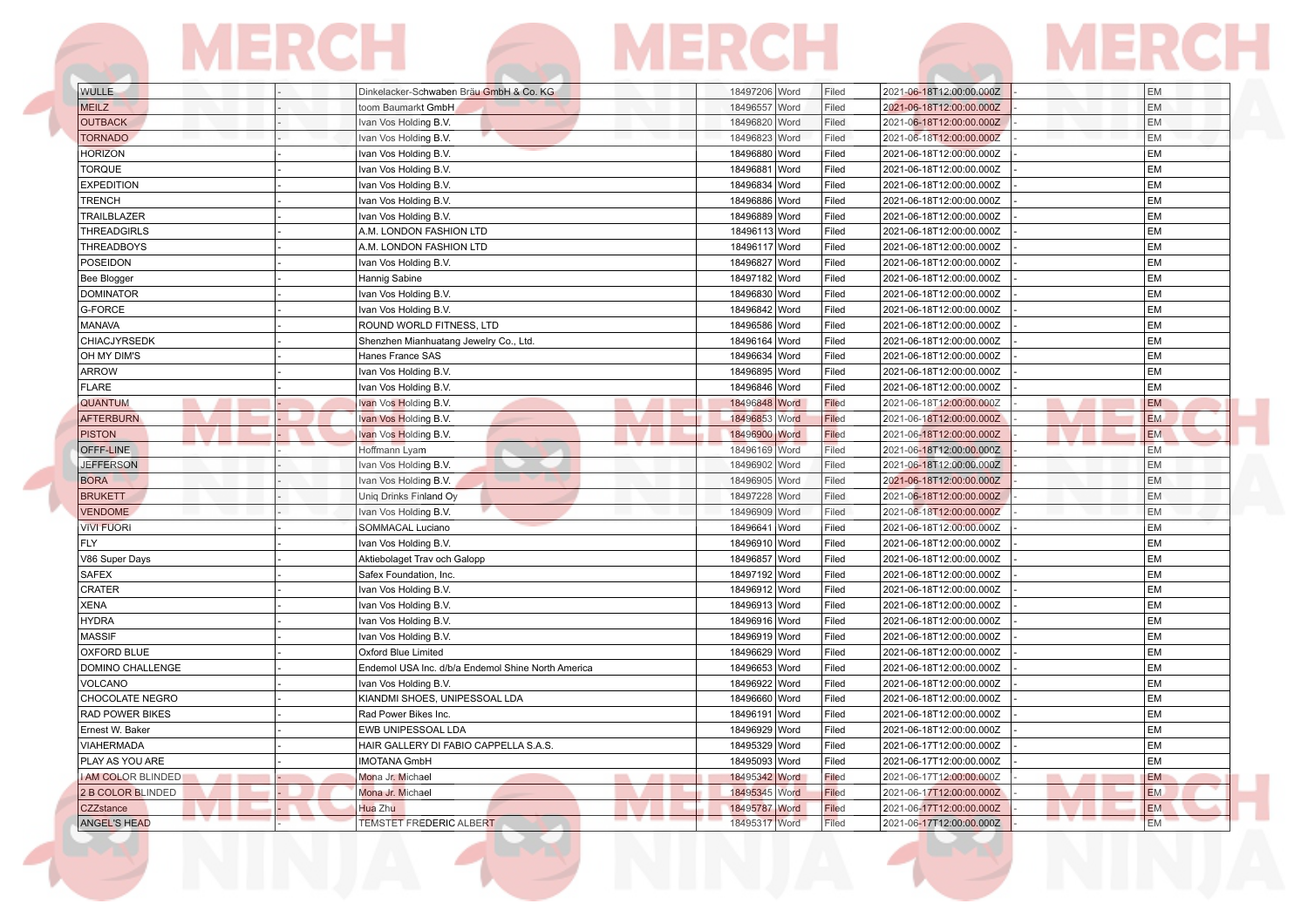|                             | IERCE                                                   | IERCE            |                                   |           |
|-----------------------------|---------------------------------------------------------|------------------|-----------------------------------|-----------|
| <b>HSYZZY</b>               | Hua Zhu                                                 | 18495795 Word    | Filed<br>2021-06-17T12:00:00.000Z | <b>EM</b> |
| Sakurai                     | <b>SAKURAI GmbH</b>                                     | 18495133 Word    | Filed<br>2021-06-17T12:00:00.000Z | <b>EM</b> |
| <b>MOONCORE</b>             | <b>XU YUANYUAN</b>                                      | 18495800 Word    | 2021-06-17T12:00:00.000Z<br>Filed | <b>EM</b> |
| LACASAMA                    | <b>Batschick Yvonne</b>                                 | 18494933 Word    | Filed<br>2021-06-17T12:00:00.000Z | EM        |
| <b>TILTA</b>                | Laser 2069 GmbH                                         | 18494970 Word    | 2021-06-17T12:00:00.000Z<br>Filed | EM        |
| <b>WE'LL TAKE YOU THERE</b> | Neptune Operations Ltd.                                 | 18494925 Word    | Filed<br>2021-06-17T12:00:00.000Z | EM        |
| <b>CHORUS</b>               | Neptune Operations Ltd.                                 | 18494934 Word    | Filed<br>2021-06-17T12:00:00.000Z | EM        |
| Du bist ein Gewinn          | Deutsche Fernsehlotterie gemeinnützige Gesellschaft mbH | 18497082 Word    | Filed<br>2021-06-17T12:00:00.000Z | EM        |
| ation1.de                   | prepare4it GmbH                                         | 18495553 Word    | Filed<br>2021-06-17T12:00:00.000Z | <b>EM</b> |
| tessukuler                  | Niudao Network (Shenzhen) Co., Ltd.                     | 18495401 Word    | Filed<br>2021-06-17T12:00:00.000Z | EM        |
| Jino                        | Leineweber GmbH & Co. KG                                | 18495394 Word    | Filed<br>2021-06-17T12:00:00.000Z | EM        |
| <b>B TEAM</b>               | IMPERIAL CLASSIC DIFFUSION ICD                          | 18495211 Word    | Filed<br>2021-06-17T12:00:00.000Z | <b>EM</b> |
| Raine liao                  | <b>LIAO Min</b>                                         | 18497106 Word    | Filed<br>2021-06-17T12:00:00.000Z | <b>EM</b> |
| <b>ENORA</b>                | <b>ENORA</b>                                            | 18495063 Word    | Filed<br>2021-06-17T12:00:00.000Z | <b>EM</b> |
| <b>DONUT</b>                | Donut Media, Inc.                                       | 18495577 Word    | Filed<br>2021-06-17T12:00:00.000Z | <b>EM</b> |
| SKECHERS HUGGABLES          | Skechers U.S.A., Inc. II                                | 18494909 Word    | 2021-06-17T12:00:00.000Z<br>Filed | EM        |
| nani                        | Jettkannt Reno                                          | 18495471<br>Word | Filed<br>2021-06-17T12:00:00.000Z | EM        |
| <b>AURANSO</b>              | Yueqing City Canglan Hardware Products Co., Ltd.        | 18495524 Word    | Filed<br>2021-06-17T12:00:00.000Z | EM        |
| Jkysor                      | Changzhou Aimeite Network Technology Co., Ltd.          | 18495296 Word    | Filed<br>2021-06-17T12:00:00.000Z | EM        |
| <b>TECHWEAR CLUB</b>        | ORDERPLUS INTERNATIONAL LIMITED                         | 18495297 Word    | Filed<br>2021-06-17T12:00:00.000Z | EM        |
| Dare It                     | Dare It Concept Solutions GmbH                          | 18494866 Word    | Filed<br>2021-06-17T12:00:00.000Z | <b>EM</b> |
| popzoom                     | Shenzhen Binuomi Technology Co., Ltd                    | 18495543 Word    | Filed<br>2021-06-17T12:00:00.000Z | <b>EM</b> |
| <b>WEWAIST</b>              | <b>Macau Tessing Garment Limited</b>                    | 18495565 Word    | Filed<br>2021-06-17T12:00:00.000Z | <b>EM</b> |
| <b>Bunny Girl</b>           | <b>BUNNY GIRL LIMITED</b>                               | 18494967 Word    | Filed<br>2021-06-17T12:00:00.000Z | <b>EM</b> |
| J'ino                       | Leineweber GmbH & Co. KG                                | 18495397 Word    | Filed<br>2021-06-17T12:00:00.000Z | EM        |
| Joons                       | Hilten Lederwaren                                       | 18492940 Word    | Filed<br>2021-06-17T12:00:00.000Z | EM        |
| <b>SAVEL</b>                | Australian Brands Alliance Pty Ltd                      | 18494903 Word    | Filed<br>2021-06-17T12:00:00.000Z | EM        |
| <b>ILI ELUA</b>             | Heinker Britt Janina                                    | 18495752 Word    | Filed<br>2021-06-17T12:00:00.000Z | EM        |
| <b>ST MRLO</b>              | Australian Brands Alliance Pty Ltd                      | 18494906 Word    | 2021-06-17T12:00:00.000Z<br>Filed | EM        |
| Elsa Keith                  | Baoding Mochen Network Technology Co., Ltd.             | 18495420 Word    | Filed<br>2021-06-17T12:00:00.000Z | EM        |
| <b>SKAMZA</b>               | Turki Skander                                           | 18497085 Word    | Filed<br>2021-06-17T12:00:00.000Z | EM        |
| THE BEST YOU CAN BE         | Solid Growth Sweden AB                                  | 18494965 Word    | Filed<br>2021-06-17T12:00:00.000Z | <b>EM</b> |
| CourtStories                | <b>Talent Solutions</b>                                 | 18496538 Word    | Filed<br>2021-06-17T12:00:00.000Z | EM        |
| <b>REUX</b>                 | Australian Brands Alliance Pty Ltd                      | 18494901 Word    | Filed<br>2021-06-17T12:00:00.000Z | <b>EM</b> |
| <b>AMSEL</b>                | von Frankenberg Alexandra                               | 18494958 Word    | Filed<br>2021-06-17T12:00:00.000Z | EM        |
| Espro81                     | Silu Hu                                                 | 18495402 Word    | Filed<br>2021-06-17T12:00:00.000Z | EM        |
| PALPARE                     | Einstein Shoes B.V.                                     | 18497053 Word    | Filed<br>2021-06-17T12:00:00.000Z | EM        |
| <b>BOOOSTERS</b>            | CHARGERS Racing M&R GmbH                                | 18495449 Word    | Filed<br>2021-06-17T12:00:00.000Z | EM        |
| <b>BDEPTECRAE</b>           | Suzhou Jilang Electronic Commerce Co., Ltd.             | 18493961<br>Word | Filed<br>2021-06-16T12:00:00.000Z | <b>EM</b> |
| Fuziontex                   | Back on Track Global Ltd                                | 18495764 Word    | Filed<br>2021-06-16T12:00:00.000Z | EM        |
| Roerirh                     | Lin Ruiying                                             | 18493954 Word    | Filed<br>2021-06-16T12:00:00.000Z | EM        |
| Gimiromi                    | Shenzhen Tainifan Technology Co., Ltd.                  | 18493721<br>Word | Filed<br>2021-06-16T12:00:00.000Z | EM        |
| YinGTral                    | Shenzhen Xinlan Arts & Crafts Co., Ltd.                 | 18494815 Word    | Filed<br>2021-06-16T12:00:00.000Z | EM        |
| Mzshne                      | Shenzhen Xiaowan Electronic Commerce Co., Ltd.          | 18494798 Word    | Filed<br>2021-06-16T12:00:00.000Z | EM        |

WEOPLKIN Guangzhou Xiner Home Furnishing Co., Ltd. 18494803 Word Filed 2021-06-16T12:00:00.0002 - EM<br>Rosefan HONGKONG LINEMART LIMITED 18494760 Word Filed 2021-06-16T12:00:00.0002 - EM<br>MELLER STELLIO VENTURES SL 18495280 W

GEMTATION - Schäuble Julius Carol Hermann 18494380 Word Filed

RONGKONG LINEMART LIMITED **18494760** Word Filed 2021-06-16T12:00:00.000Z - EM MELLIO VENTURES SL 18495280 Word Filed 2021-06-16T12:00:00.000Z - EM 18494380 Word Filed 2021-06-16T12:00:00.000Z - EM EM 18494380 Word Filed 2021-06-16T12:00:00.000Z - EM EM 18494380 Word Filed 2021-06-16T12:00:00.000Z -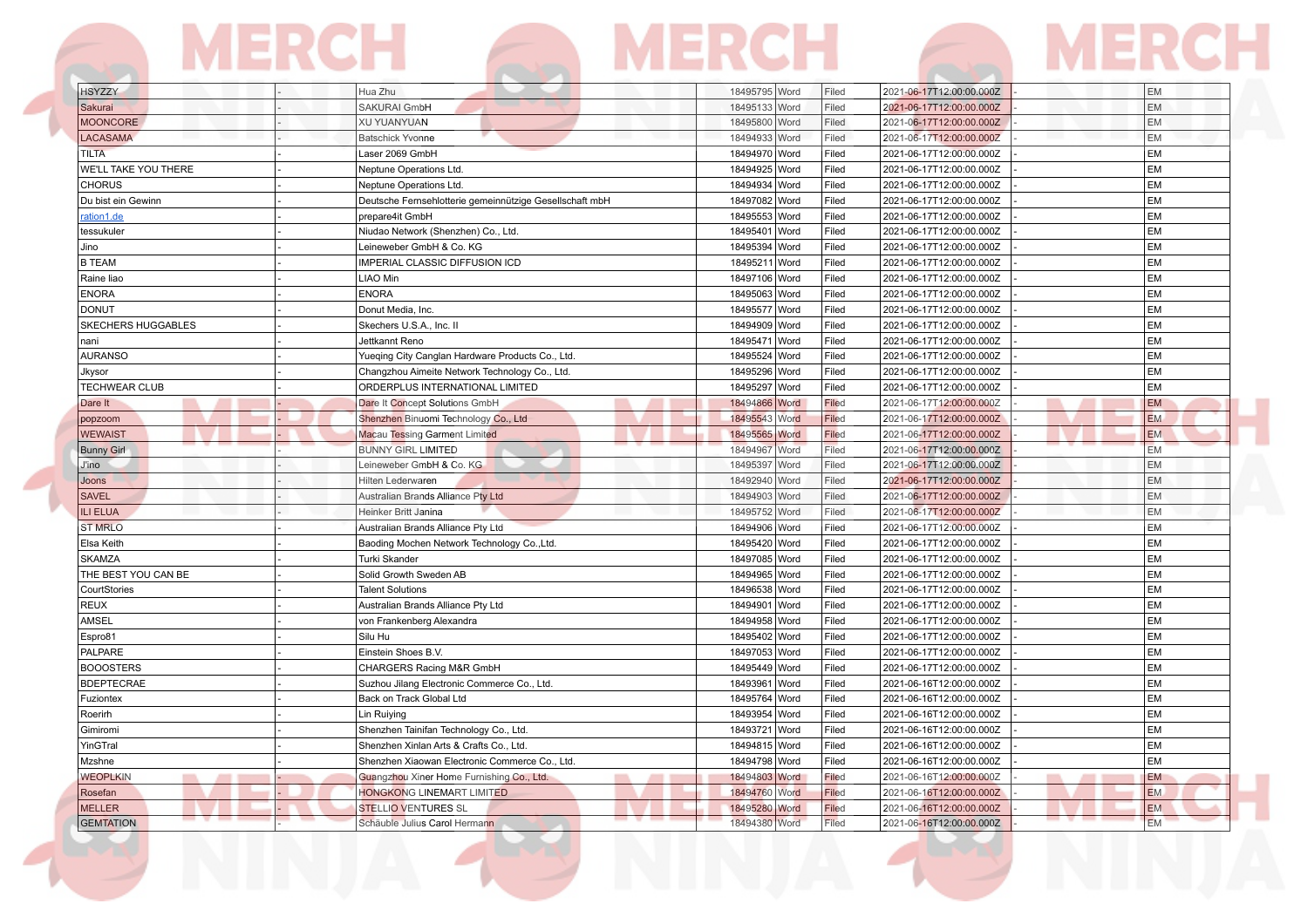| <b>HERROOL</b> |  | Shenzhen aibeike technology co., Itd    | 18493903 Word | Filed | 2021-06-16T12:00:00.000Z | <b>EM</b>  |
|----------------|--|-----------------------------------------|---------------|-------|--------------------------|------------|
| Lolie          |  | Mercier Heloise                         | 18494375 Word | Filed | 2021-06-16T12:00:00.000Z | <b>IEM</b> |
| <b>Molirex</b> |  | Shenzhen Kangbai Sports Goods Co., Ltd. | 18494377 Word | Filed | 2021-06-16T12:00:00.000Z | <b>IEM</b> |
|                |  |                                         |               |       |                          |            |

| <b>EM</b><br>2021-06-16T12:00:00.000Z<br>EM<br>2021-06-16T12:00:00.000Z<br>EM<br>2021-06-16T12:00:00.000Z<br>EM<br>2021-06-16T12:00:00.000Z<br>EM<br>2021-06-16T12:00:00.000Z<br>EM<br>2021-06-16T12:00:00.000Z<br>EM<br>2021-06-16T12:00:00.000Z<br>EM<br>2021-06-16T12:00:00.000Z<br>EM<br>2021-06-16T12:00:00.000Z |
|-----------------------------------------------------------------------------------------------------------------------------------------------------------------------------------------------------------------------------------------------------------------------------------------------------------------------|
|                                                                                                                                                                                                                                                                                                                       |
|                                                                                                                                                                                                                                                                                                                       |
|                                                                                                                                                                                                                                                                                                                       |
|                                                                                                                                                                                                                                                                                                                       |
|                                                                                                                                                                                                                                                                                                                       |
|                                                                                                                                                                                                                                                                                                                       |
|                                                                                                                                                                                                                                                                                                                       |
|                                                                                                                                                                                                                                                                                                                       |
|                                                                                                                                                                                                                                                                                                                       |
| EM<br>2021-06-16T12:00:00.000Z                                                                                                                                                                                                                                                                                        |
| 2021-06-16T12:00:00.000Z<br>EM                                                                                                                                                                                                                                                                                        |
| EM<br>2021-06-16T12:00:00.000Z                                                                                                                                                                                                                                                                                        |
| EM<br>2021-06-16T12:00:00.000Z                                                                                                                                                                                                                                                                                        |
| EM<br>2021-06-16T12:00:00.000Z                                                                                                                                                                                                                                                                                        |
| EM<br>2021-06-16T12:00:00.000Z                                                                                                                                                                                                                                                                                        |
| <b>EM</b><br>2021-06-15T12:00:00.000Z                                                                                                                                                                                                                                                                                 |
| <b>EM</b><br>2021-06-15T12:00:00.000Z                                                                                                                                                                                                                                                                                 |
| <b>EM</b><br>2021-06-15T12:00:00.000Z                                                                                                                                                                                                                                                                                 |
| <b>EM</b><br>2021-06-15T12:00:00.000Z                                                                                                                                                                                                                                                                                 |
| EM<br>2021-06-15T12:00:00.000Z                                                                                                                                                                                                                                                                                        |
| <b>EM</b><br>2021-06-15T12:00:00.000Z                                                                                                                                                                                                                                                                                 |
| <b>EM</b><br>2021-06-15T12:00:00.000Z                                                                                                                                                                                                                                                                                 |
| EM<br>2021-06-15T12:00:00.000Z                                                                                                                                                                                                                                                                                        |
| EM<br>2021-06-15T12:00:00.000Z                                                                                                                                                                                                                                                                                        |
| EM<br>2021-06-15T12:00:00.000Z                                                                                                                                                                                                                                                                                        |
| EM<br>2021-06-15T12:00:00.000Z                                                                                                                                                                                                                                                                                        |
| EM<br>2021-06-15T12:00:00.000Z                                                                                                                                                                                                                                                                                        |
| EM<br>2021-06-15T12:00:00.000Z                                                                                                                                                                                                                                                                                        |
| EM<br>2021-06-15T12:00:00.000Z                                                                                                                                                                                                                                                                                        |
| EM<br>2021-06-15T12:00:00.000Z                                                                                                                                                                                                                                                                                        |
| EM<br>2021-06-15T12:00:00.000Z                                                                                                                                                                                                                                                                                        |
| 2021-06-15T12:00:00.000Z<br>EM                                                                                                                                                                                                                                                                                        |
| EM<br>2021-06-15T12:00:00.000Z                                                                                                                                                                                                                                                                                        |
| EM<br>2021-06-15T12:00:00.000Z                                                                                                                                                                                                                                                                                        |
| EM<br>2021-06-15T12:00:00.000Z                                                                                                                                                                                                                                                                                        |
| EM<br>2021-06-15T12:00:00.000Z                                                                                                                                                                                                                                                                                        |
| EM<br>2021-06-15T12:00:00.000Z                                                                                                                                                                                                                                                                                        |
| EM<br>2021-06-15T12:00:00.000Z                                                                                                                                                                                                                                                                                        |
| <b>EM</b><br>2021-06-15T12:00:00.000Z                                                                                                                                                                                                                                                                                 |
| <b>EM</b><br>2021-06-15T12:00:00.000Z                                                                                                                                                                                                                                                                                 |
| 2021-06-15T12:00:00.000Z<br><b>EM</b>                                                                                                                                                                                                                                                                                 |
| <b>EM</b><br>2021-06-15T12:00:00.000Z                                                                                                                                                                                                                                                                                 |
| Filed<br>Filed<br>Filed<br>Filed<br>Filed<br>Filed<br>Filed<br>Filed<br>Filed<br>Filed<br>Filed<br>Filed<br>Filed<br>Filed<br>Filed<br>Filed<br>Filed<br>Filed<br>Filed<br>Filed<br>Filed<br>Filed<br>Filed<br>Filed<br>Filed<br>Filed<br>Filed<br>Filed<br>Filed<br>Filed<br>Filed<br>Filed<br>Filed                 |

 $\sqrt{2}$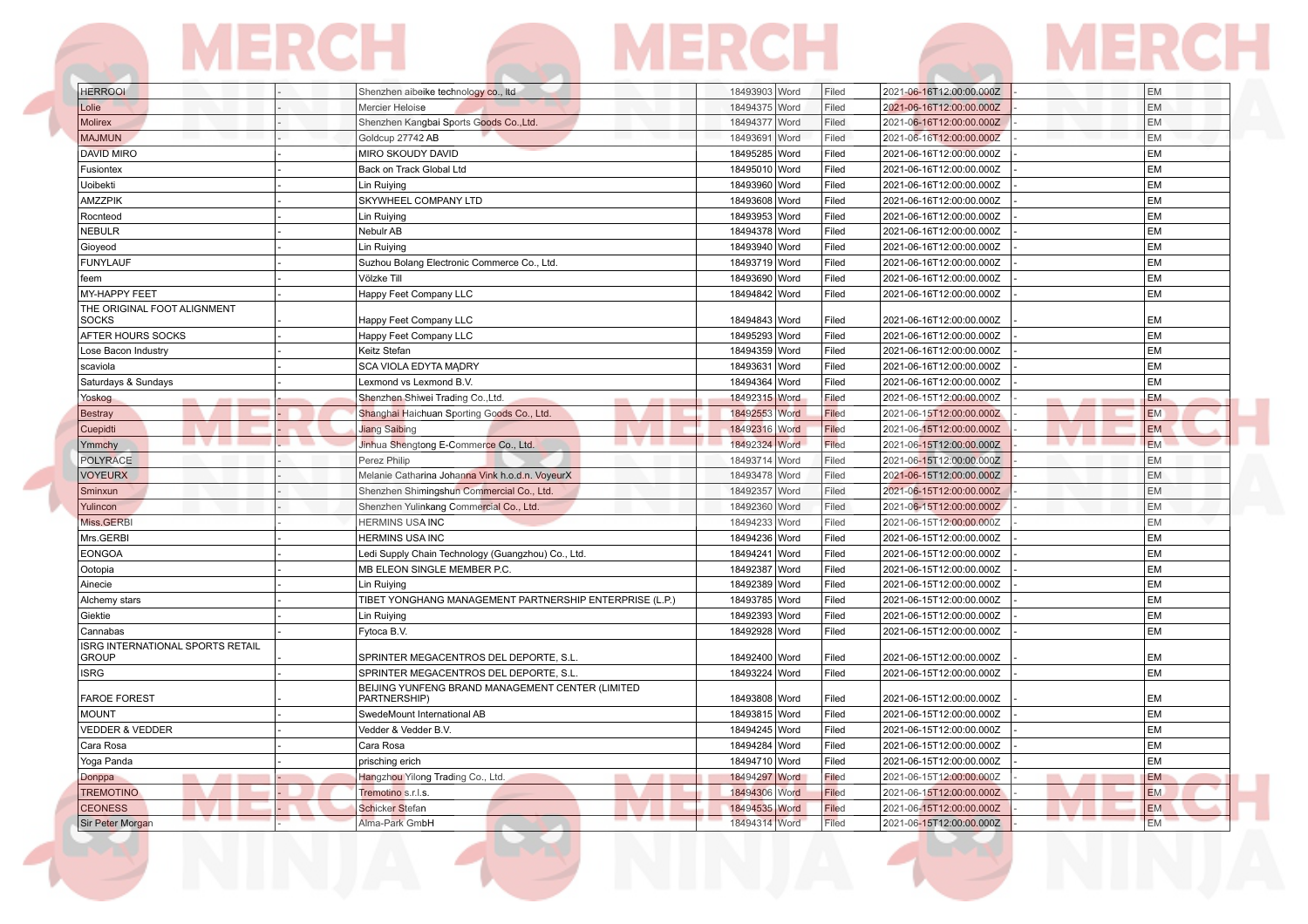| <b>VLOOKST</b>                           | Shuang Lin                                          | 18493528 Word      | Filed | 2021-06-15T12:00:00.000Z | EM        |
|------------------------------------------|-----------------------------------------------------|--------------------|-------|--------------------------|-----------|
| <b>HELMETPLUS</b>                        | <b>HelmetPlus</b>                                   | 18493529 Word      | Filed | 2021-06-15T12:00:00.000Z | EM        |
| PADELFEELIN                              | <b>Walkfeeling AB</b>                               | 18494506 Word      | Filed | 2021-06-15T12:00:00.000Z | EM        |
| <b>STORM RIDER</b>                       | The H.D. Lee Company, Inc.                          | 18494335 Word      | Filed | 2021-06-15T12:00:00.000Z | EM        |
| <b>OUT OUT</b>                           | Micky Flanagan Entertainment Limited                | 18493546 Word      | Filed | 2021-06-15T12:00:00.000Z | EM        |
| <b>B-OB Coddiwomple</b>                  | Wallenborn Stephanie                                | 18494338 Word      | Filed | 2021-06-15T12:00:00.000Z | <b>EM</b> |
| marlow studio                            | Moore Gallego Alicia                                | 18493552 Word      | Filed | 2021-06-15T12:00:00.000Z | EM        |
| Via Piave 33                             | Spaggiari Alessandro                                | 18493885 Word      | Filed | 2021-06-15T12:00:00.000Z | EM        |
| WISDOW                                   | Balmaseda Constanza                                 | 18493886 Word      | Filed | 2021-06-15T12:00:00.000Z | EM        |
| NO CAP                                   | Issa Tarek Alexander                                | 18494485 Word      | Filed | 2021-06-15T12:00:00.000Z | <b>EM</b> |
| <b>BLUPHORIA</b>                         | Wund Holding GmbH                                   | 18493813 Word      | Filed | 2021-06-15T12:00:00.000Z | <b>EM</b> |
| <b>BLUPHORIA</b>                         | Wund Holding GmbH                                   | 18493812 Word      | Filed | 2021-06-15T12:00:00.000Z | EM        |
| <b>SUNFIT</b>                            | The Sunrider Corporation                            | 18493497 Word      | Filed | 2021-06-15T12:00:00.000Z | EM        |
| Adtime                                   | Sala Cabanas Josep                                  | 18494218 Word      | Filed | 2021-06-15T12:00:00.000Z | EM        |
| Kakegurui                                | QingStore                                           | 18494226 Word      | Filed | 2021-06-15T12:00:00.000Z | <b>EM</b> |
| brais                                    | De Rosa Mauro                                       | 18493715 Word      | Filed | 2021-06-15T12:00:00.000Z | <b>EM</b> |
| llamabanana                              | ЕМ ДИ ПРОДЪКШЪНС ЕООД                               | 18494331 Word      | Filed | 2021-06-15T12:00:00.000Z | <b>EM</b> |
| tmwrk.                                   | Primabaustoff GmbH                                  | 18493493 Word      | Filed | 2021-06-15T12:00:00.000Z | <b>EM</b> |
| <b>NHORAE</b>                            | <b>NAOS HOTEL GROUPE</b>                            | 18493850 Word      | Filed | 2021-06-15T12:00:00.000Z | EM        |
| <b>Hell's Ebbels</b>                     | Abt, Alexander                                      | 3020211105060 Word | Filed | 2021-06-15T12:00:00.000Z | DE        |
| Probstei und Gut!                        | Behn, Anna Lena                                     | 3020211104684 Word | Filed | 2021-06-15T12:00:00.000Z | DE        |
| 0042,0065,0065,0043,0068,0065,006c,006c, | applicant missing                                   | 3020212288045 Word | Filed | 2021-06-15T12:00:00.000Z | DE.       |
| <b>Radically Natural</b>                 | Karlsson Jan                                        | 18492671 Word      | Filed | 2021-06-14T12:00:00.000Z | <b>EM</b> |
| <b>GRAND LE MAR</b>                      | Grand Le Mar AB                                     | 18492198 Word      | Filed | 2021-06-14T12:00:00.000Z | <b>EM</b> |
| ANIMA SANA IN CORPORE SANO               | Kabushiki Kaisha Asics trading as Asics Corporation | 18491966 Word      | Filed | 2021-06-14T12:00:00.000Z | EM        |
| Leon Gabòr                               | <b>BARBONI NATALE</b>                               | 18491967 Word      | Filed | 2021-06-14T12:00:00.000Z | EM        |
| <b>KOMMIT</b>                            | De Cauwer Arno                                      | 18492253 Word      | Filed | 2021-06-14T12:00:00.000Z | EM        |
| <b>POCHES &amp; FILS</b>                 | POCHES & FILS                                       | 18492282 Word      | Filed | 2021-06-14T12:00:00.000Z | EM        |
| <b>DRYTECH</b>                           | Didriksons Regnkläder AB                            | 18492267 Word      | Filed | 2021-06-14T12:00:00.000Z | EM        |
| <b>FARMAMED</b>                          | <b>GABBIANO S.P.A</b>                               | 18492701 Word      | Filed | 2021-06-14T12:00:00.000Z | EM        |
| VonFun                                   | GutenTFS GmbH                                       | 18492904 Word      | Filed | 2021-06-14T12:00:00.000Z | <b>EM</b> |
| KIMMS WIMMS                              | <b>CHEN AIYONG</b>                                  | 18490101 Word      | Filed | 2021-06-14T12:00:00.000Z | <b>EM</b> |
| ZebrApril                                | FU Limin                                            | 18492664 Word      | Filed | 2021-06-14T12:00:00.000Z | EM        |
| Milkpanda                                | FU Limin                                            | 18492663 Word      | Filed | 2021-06-14T12:00:00.000Z | EM        |
| <b>HISOPHIA</b>                          |                                                     | 18492307<br>Word   | Filed | 2021-06-14T12:00:00.000Z | <b>EM</b> |
| <b>KLAW</b>                              | Yang Yifan<br>KLAW footwear Inc                     | 18492736 Word      | Filed | 2021-06-14T12:00:00.000Z | EM        |
| KLAW footwear                            | Roxo Tavio                                          | 18492737 Word      | Filed | 2021-06-14T12:00:00.000Z | EM        |
| Dantex                                   |                                                     | 18492250 Word      | Filed |                          | <b>EM</b> |
|                                          | D'Angelo Luca                                       |                    |       | 2021-06-14T12:00:00.000Z | EM        |
| Pink Friday                              | homodea GmbH                                        | 18492710 Word      | Filed | 2021-06-14T12:00:00.000Z | EM        |
| #RETHINKRACING                           | W Series Limited                                    | 18492532 Word      | Filed | 2021-06-14T12:00:00.000Z |           |
| <b>ACID</b>                              | P4 Marketing GmbH                                   | 18492039 Word      | Filed | 2021-06-14T12:00:00.000Z | EM<br>EM  |
| <b>Infinity Labs</b>                     | Infinity Labs GmbH                                  | 18492452 Word      | Filed | 2021-06-14T12:00:00.000Z |           |
| <b>PLANIMALS</b>                         | geobra Brandstätter Stiftung & Co. KG               | 18492262<br>Word   | Filed | 2021-06-14T12:00:00.000Z | EM        |
| PEPPELINI                                | Peppelini AB                                        | 18492044 Word      | Filed | 2021-06-14T12:00:00.000Z | <b>EM</b> |
| Steinbrecher Quantum Cosmitic's GmbH     | Steinbrecher Melanie                                | 18492230 Word      | Filed | 2021-06-14T12:00:00.000Z | EM        |
| <b>AKALA STUDIO</b>                      | <b>AKALA FASHION GROUP, SL</b>                      | 18492533 Word      | Filed | 2021-06-14T12:00:00.000Z | <b>EM</b> |
| McGREGOR NEW YORK 1921                   | McGregor IP B.V.                                    | 18492735 Word      | Filed | 2021-06-14T12:00:00.000Z | <b>EM</b> |
| Khulula                                  | Ambroselli Holger                                   | 18492747 Word      | Filed | 2021-06-14T12:00:00.000Z | <b>EM</b> |

**CONTRACTOR** 

**The Contract of Section**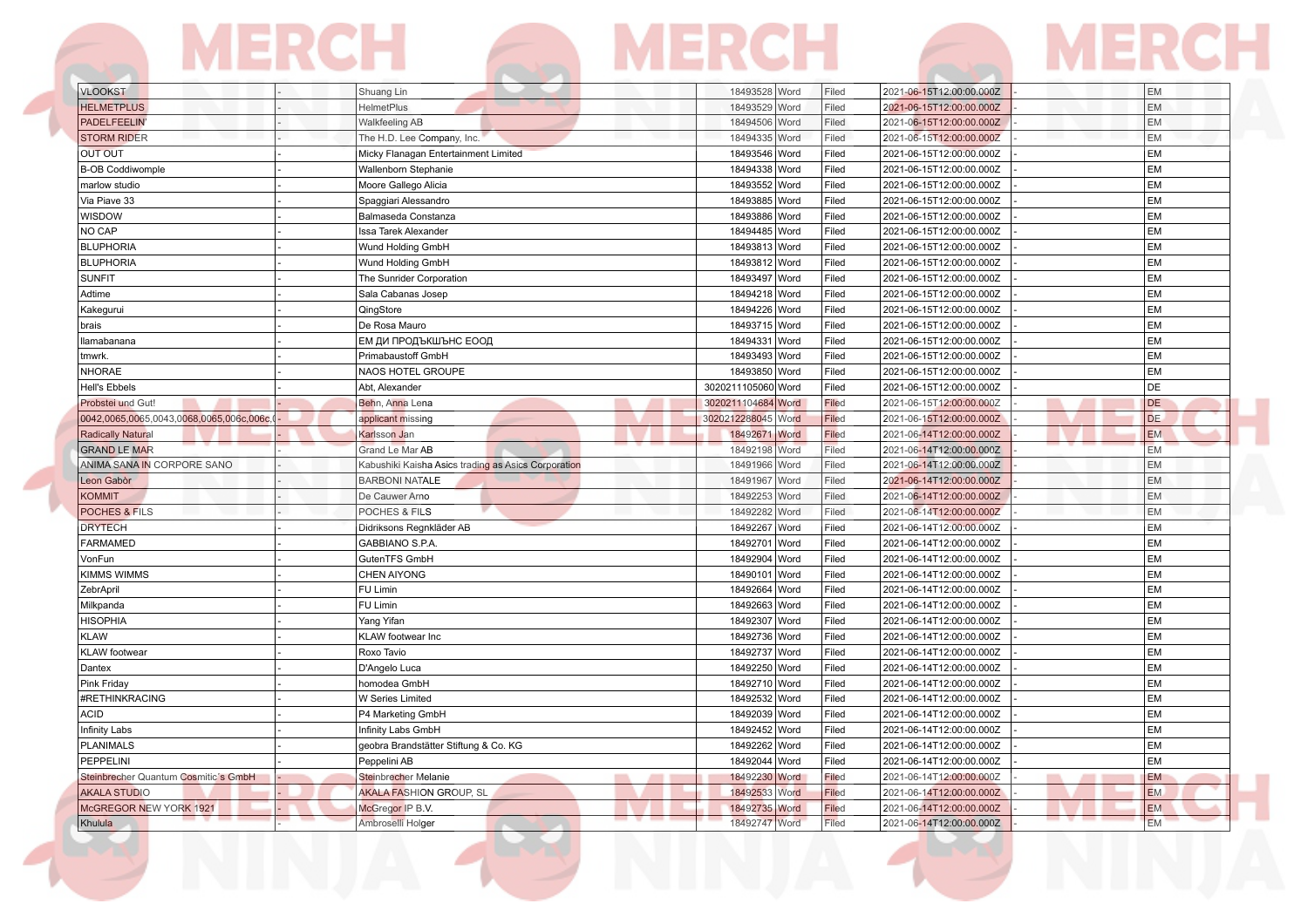### **MERCH MERCH MERCH**

| deep point                      | Megaman Fashion GmbH                                                        | 3020212286506   Word  | Filed      | 2021-06-14T12:00:00.000Z |                          | DE        |
|---------------------------------|-----------------------------------------------------------------------------|-----------------------|------------|--------------------------|--------------------------|-----------|
| Steinbrecher Quantum Cosmitic's | Steinbrecher, Melanie                                                       | 3020211104285 Word    | Filed      | 2021-06-14T12:00:00.000Z |                          | DE        |
| <b>AALLOILLE</b>                | Aalloille Finland Oy                                                        | 18492069 Word         | Filed      | 2021-06-14T12:00:00.000Z |                          | <b>EM</b> |
| <b>MOREMONEYMORELOVE</b>        | Bulut, Mert                                                                 | 3020211103963 Word    | Filed      | 2021-06-14T12:00:00.000Z |                          | <b>DE</b> |
| <b>NORDIC SOCKS</b>             | Bokyna GmbH                                                                 | 3020212285933 Word    | Filed      | 2021-06-14T12:00:00.000Z |                          | DE        |
| Turab                           | Bingöl, Muharrem                                                            | 3020212285674 Word    | Filed      | 2021-06-14T12:00:00.000Z |                          | DE        |
| #ÖffnetdieFenster               | Müller, Marcel                                                              | 3020212285569 Word    | Filed      | 2021-06-14T12:00:00.000Z |                          | DE        |
| Fit for Fire                    | Schönberg Digitaldruck und Merchandise GmbH & Co. KG                        | 3020212285690<br>Word | Filed      | 2021-06-14T12:00:00.000Z |                          | l DE      |
| Joxx                            | Seeger, Armin                                                               | 3020212285941<br>Word | Filed      | 2021-06-14T12:00:00.000Z |                          | DE        |
| fainz                           | Ridder, Paul                                                                | 3020212286441 Word    | Filed      | 2021-06-14T12:00:00.000Z |                          | DE        |
| FCH eSports                     | 1. Fußballclub Heidenheim 1846 e.V.                                         | 3020211104242 Word    | Filed      | 2021-06-14T12:00:00.000Z |                          | <b>DE</b> |
| hyperloot                       | Grab, Christian                                                             | 3020212286492 Word    | Filed      | 2021-06-14T12:00:00.000Z |                          | DE        |
| <b>EQUILYX</b>                  | <b>ACF IT Consulting GmbH</b>                                               | 3020211104307 Word    | Filed      | 2021-06-14T12:00:00.000Z |                          | DE        |
| <b>BE-Evolution</b>             | <b>BE-Evolution KG</b>                                                      | 3020212286131 Word    | Filed      | 2021-06-14T12:00:00.000Z |                          | DE        |
| traditionsrebell                | Désirée Schmidt und Bernhard Meyer GbR (vertr. Gesell.: Désirée Schmidt, 94 | 3020211103858 Word    | Filed      | 2021-06-14T12:00:00.000Z |                          | DE        |
| Allgäu Pride                    | Milz. Florian                                                               | 3020212286972 Word    | Filed      | 2021-06-14T12:00:00.000Z |                          | DE        |
| <b>PLANIMALS</b>                | geobra Brandstätter Stiftung & Co. KG                                       | 3020211104455 Word    | Filed      | 2021-06-14T12:00:00.000Z |                          | l DE      |
| CHARDAK                         | Immersieg Commerce EOOD                                                     | 3020211101286 Word    | Registered | 2021-06-09T12:00:00.000Z | 2021-06-16T12:00:00.000Z | DE        |
| Vophifo                         | C&L Multiculture GmbH                                                       | 3020212275229 Word    | Registered | 2021-06-07T12:00:00.000Z | 2021-06-14T12:00:00.000Z | DE        |
| Wiggl Niggl                     | Würzner, Niklas                                                             | 3020211099249 Word    | Registered | 2021-06-07T12:00:00.000Z | 2021-06-16T12:00:00.000Z | DE        |
| <b>KOSMOKRONOS</b>              | Nast, Patrick A.                                                            | 3020212272181 Word    | Registered | 2021-06-04T12:00:00.000Z | 2021-06-14T12:00:00.000Z | <b>DE</b> |
| <b>LCKDWN</b>                   | Bodelle, Kai                                                                | 3020212270685 Word    | Registered | 2021-06-02T12:00:00.000Z | 2021-06-14T12:00:00.000Z | <b>DE</b> |
| Vivi                            | <b>ViPhi Fashion GmbH</b>                                                   | 3020211092775 Word    | Registered | 2021-05-26T12:00:00.000Z | 2021-06-16T12:00:00.000Z | <b>DE</b> |
| <b>Vivien Sophie</b>            | ViPhi Fashion GmbH                                                          | 3020211092767 Word    | Registered | 2021-05-26T12:00:00.000Z | 2021-06-17T12:00:00.000Z | <b>DE</b> |
| <b>BLAME TRUTH</b>              | Doukali, Linus                                                              | 3020212257522 Word    | Registered | 2021-05-25T12:00:00.000Z | 2021-06-14T12:00:00.000Z | DE        |
| <b>MMGA</b>                     | Timm, Janet                                                                 | 3020212254205 Word    | Registered | 2021-05-22T12:00:00.000Z | 2021-06-15T12:00:00.000Z | DE        |
| <b>FIESLING</b>                 | Frischhut, Alexander                                                        | 3020211090608 Word    | Registered | 2021-05-21T12:00:00.000Z | 2021-06-18T12:00:00.000Z | DE        |
| <b>KEEP IT TRUE</b>             | ME Metal Entertainment GmbH                                                 | 3020211088646 Word    | Registered | 2021-05-19T12:00:00.000Z | 2021-06-16T12:00:00.000Z | DE        |
| Tinkerleo                       | 2nd Wave GmbH                                                               | 3020210111148 Word    | Registered | 2021-05-19T12:00:00.000Z | 2021-06-17T12:00:00.000Z | DE        |
| <b>NTROPIE</b>                  | Ahrens, Nico                                                                | 3020212247098 Word    | Registered | 2021-05-19T12:00:00.000Z | 2021-06-18T12:00:00.000Z | DE        |
| Hunsch                          | Boettcher, Chris                                                            | 3020210109933 Word    | Registered | 2021-05-18T12:00:00.000Z | 2021-06-15T12:00:00.000Z | DE        |
| Frau Hase                       | Kaufmann, Ramona                                                            | 3020210110265 Word    | Registered | 2021-05-18T12:00:00.000Z | 2021-06-14T12:00:00.000Z | DE        |
| THE CORE LABEL                  | Berendt, Laura                                                              | 3020212244285 Word    | Registered | 2021-05-17T12:00:00.000Z | 2021-06-14T12:00:00.000Z | DE        |
| PRINZ BERLIN                    | Prinz & Co. UG (haftungsbeschränkt)                                         | 3020210108821 Word    | Registered | 2021-05-17T12:00:00.000Z | 2021-06-14T12:00:00.000Z | DE        |
| doctorsrevolution               | Zötler, Sophie, Dr.                                                         | 3020211087283 Word    | Registered | 2021-05-17T12:00:00.000Z | 2021-06-17T12:00:00.000Z | DE        |
| Rothmund                        | Kopf, Andreas                                                               | 3020212240948 Word    | Registered | 2021-05-15T12:00:00.000Z | 2021-06-15T12:00:00.000Z | DE        |
| Octanian                        | Leibe, Lando                                                                | 3020212240735 Word    | Registered | 2021-05-15T12:00:00.000Z | 2021-06-16T12:00:00.000Z | DE        |
| Arkay                           | Läpple, Rick                                                                | 3020211086570 Word    | Registered | 2021-05-14T12:00:00.000Z | 2021-06-16T12:00:00.000Z | DE        |
| Love Priest                     | Kellner, Timm                                                               | 3020210106705 Word    | Registered | 2021-05-12T12:00:00.000Z | 2021-06-16T12:00:00.000Z | DE        |
| <b>Beverly Buer</b>             | Przechowski, Vivien                                                         | 3020211085604 Word    | Registered | 2021-05-12T12:00:00.000Z | 2021-06-16T12:00:00.000Z | DE        |
| Buer466                         | Przechowski, Vivien                                                         | 3020211085361 Word    | Registered | 2021-05-12T12:00:00.000Z | 2021-06-16T12:00:00.000Z | DE        |
| Heißer Hirsch                   | Eight Degrees GbR (vertretungsberechtigter Gesellschafter: Volker Netzhamme | 3020212235081<br>Word | Registered | 2021-05-11T12:00:00.000Z | 2021-06-14T12:00:00.000Z | DE        |
| Imperience                      | Silfa, Elias Julio Escotto                                                  | 3020211084403 Word    | Registered | 2021-05-11T12:00:00.000Z | 2021-06-15T12:00:00.000Z | DE        |
| <b>DINGGU</b>                   | Qingdao Jiezudeng Labor Insurance Products Co., Ltd.                        | 3020212233941 Word    | Registered | 2021-05-11T12:00:00.000Z | 2021-06-14T12:00:00.000Z | DE        |
| <b>Heart &amp; Motion</b>       | Maass, Alexander                                                            | 3020212234220 Word    | Registered | 2021-05-11T12:00:00.000Z | 2021-06-16T12:00:00.000Z | DE        |
| bedara                          | <b>GWS GMBH</b>                                                             | 3020212234158 Word    | Registered | 2021-05-11T12:00:00.000Z | 2021-06-14T12:00:00.000Z | <b>DE</b> |
| Borussenblut                    | Uckemann, Nathalie von                                                      | 3020212231647 Word    | Registered | 2021-05-09T12:00:00.000Z | 2021-06-15T12:00:00.000Z | DE        |
| Chillkröte                      | Chillkröten GmbH                                                            | 3020212231116 Word    | Registered | 2021-05-08T12:00:00.000Z | 2021-06-15T12:00:00.000Z | <b>DE</b> |
|                                 |                                                                             |                       |            |                          |                          |           |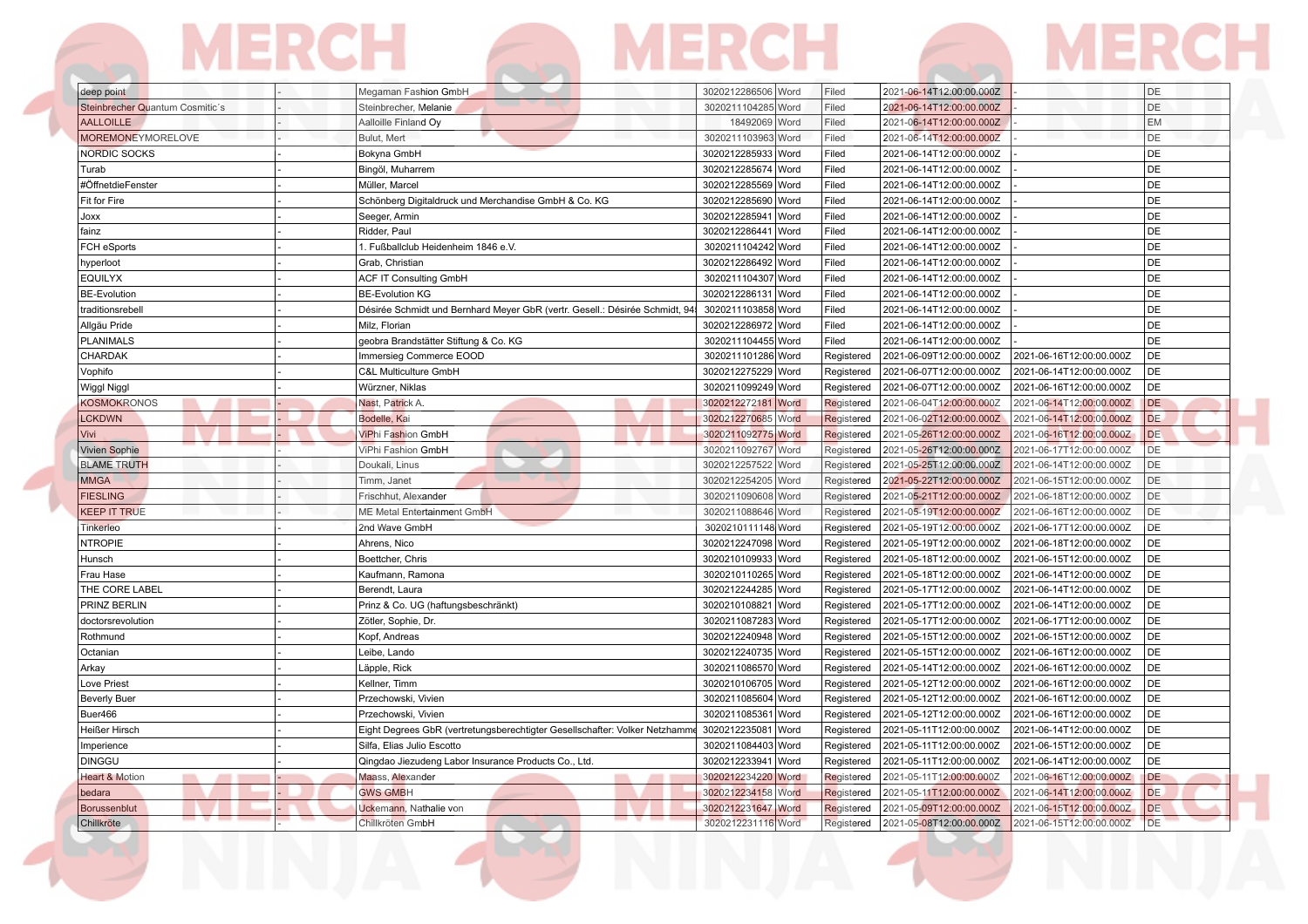| <b>ZURAS</b>                       | Zhu Radunski GbR (Vertretungsberechtigte Gesellschafter: Oscar Radunski, 22    | 3020212231140 Word | 2021-05-08T12:00:00.000Z<br>Registered | 2021-06-17T12:00:00.000Z<br>DE        |
|------------------------------------|--------------------------------------------------------------------------------|--------------------|----------------------------------------|---------------------------------------|
| Slowday                            | Flaconi GmbH                                                                   | 3020211082524 Word | 2021-05-07T12:00:00.000Z<br>Registered | DE<br>2021-06-14T12:00:00.000Z        |
| <b>Airdry Nur</b>                  | Airdry apparel SDN. BHD                                                        | 3020211081811 Word | 2021-05-06T12:00:00.000Z<br>Registered | DE<br>2021-06-14T12:00:00.000Z        |
| <b>Airdry Kids</b>                 | Airdry apparel SDN. BHD                                                        | 3020211081803 Word | 2021-05-06T12:00:00.000Z<br>Registered | DE<br>2021-06-14T12:00:00.000Z        |
| <b>NEPTUN</b>                      | Seddigh M.Sc., Arya                                                            | 3020212226473 Word | Registered<br>2021-05-05T12:00:00.000Z | DE<br>2021-06-16T12:00:00.000Z        |
| Nektar                             | Komar, Hartwig                                                                 | 3020211080696 Word | 2021-05-05T12:00:00.000Z<br>Registered | DE<br>2021-06-16T12:00:00.000Z        |
| <b>Tina Petit</b>                  | <b>JMK Holding GmbH</b>                                                        | 3020212225205 Word | 2021-05-05T12:00:00.000Z<br>Registered | DE<br>2021-06-17T12:00:00.000Z        |
| BailaThea                          | Neumann, Riccardo                                                              | 3020212224578 Word | 2021-05-04T12:00:00.000Z<br>Registered | DE<br>2021-06-16T12:00:00.000Z        |
| <b>Asphalt Vibez</b>               | Knörner, Marcel                                                                | 3020212224616 Word | Registered<br>2021-05-04T12:00:00.000Z | <b>DE</b><br>2021-06-14T12:00:00.000Z |
| lassdichsein                       | Wagner, Susanne                                                                | 3020212223717 Word | 2021-05-04T12:00:00.000Z<br>Registered | DE<br>2021-06-18T12:00:00.000Z        |
| Back in Blood                      | Arac, Dejan                                                                    | 3020212222303 Word | Registered<br>2021-05-03T12:00:00.000Z | DE<br>2021-06-14T12:00:00.000Z        |
| SurviCamp                          | Arlet, Benjamin                                                                | 3020212222206 Word | Registered<br>2021-05-03T12:00:00.000Z | DE<br>2021-06-15T12:00:00.000Z        |
| <b>BLIVIN</b>                      | Bohn, Mario                                                                    | 3020212222486 Word | 2021-05-03T12:00:00.000Z<br>Registered | DE<br>2021-06-17T12:00:00.000Z        |
| Avocargo                           | <b>AVO Mobility GmbH</b>                                                       | 3020212216400 Word | Registered<br>2021-04-30T12:00:00.000Z | DE<br>2021-06-14T12:00:00.000Z        |
| <b>BRAVES BASKETBALL</b>           | Elgersma, Joey Wybren                                                          | 3020212217830 Word | 2021-04-30T12:00:00.000Z<br>Registered | <b>DE</b><br>2021-06-15T12:00:00.000Z |
| FINO & Stitch                      | Fino by W&S GmbH                                                               | 3020210097153 Word | 2021-04-30T12:00:00.000Z<br>Registered | DE<br>2021-06-16T12:00:00.000Z        |
| Rotan                              | Rotan Profi Shoes GmbH                                                         | 3020211077539 Word | Registered<br>2021-04-30T12:00:00.000Z | DE<br>2021-06-18T12:00:00.000Z        |
| Lightpower - Wir lieben Live.      | Lightpower GmbH                                                                | 3020210096467 Word | Registered<br>2021-04-29T12:00:00.000Z | <b>DE</b><br>2021-06-14T12:00:00.000Z |
| monkeystrong                       | Horrer, Jan                                                                    | 3020210096742 Word | Registered<br>2021-04-29T12:00:00.000Z | DE<br>2021-06-14T12:00:00.000Z        |
| HOLLA DIE WEINFEE                  | Rebholz, Lorenz                                                                | 3020212212510 Word | Registered<br>2021-04-28T12:00:00.000Z | DE<br>2021-06-14T12:00:00.000Z        |
| noWayste                           | Altmann, Joscha                                                                | 3020212213614 Word | 2021-04-28T12:00:00.000Z<br>Registered | DE<br>2021-06-15T12:00:00.000Z        |
| <b>EFIEBER</b>                     | Scheidler, Andre                                                               | 3020212212286 Word | Registered<br>2021-04-28T12:00:00.000Z | DE.<br>2021-06-14T12:00:00.000Z       |
| <b>LJUBAV</b>                      | cvpk holding GmbH                                                              | 3020210095207 Word | 2021-04-28T12:00:00.000Z<br>Registered | <b>DE</b><br>2021-06-16T12:00:00.000Z |
| DombayDenim                        | Keles, Alim                                                                    | 3020212209935 Word | 2021-04-27T12:00:00.000Z<br>Registered | DE<br>2021-06-14T12:00:00.000Z        |
| <b>BLEIBTREU</b>                   | Wiegmann, Britta                                                               | 3020212211670 Word | Registered<br>2021-04-27T12:00:00.000Z | DE<br>2021-06-15T12:00:00.000Z        |
| arabsoda                           | Latif, Usman                                                                   | 3020211073630 Word | 2021-04-26T12:00:00.000Z<br>Registered | DE<br>2021-06-16T12:00:00.000Z        |
| Beymarie                           | Korcz, Dustin                                                                  | 3020212206340 Word | 2021-04-24T12:00:00.000Z<br>Registered | DE<br>2021-06-14T12:00:00.000Z        |
| moekafashion                       | Sommer, Tom                                                                    | 3020212203597 Word | 2021-04-22T12:00:00.000Z<br>Registered | DE<br>2021-06-15T12:00:00.000Z        |
| Juist do it                        | Hayh, Christopher                                                              | 3020212203821 Word | 2021-04-22T12:00:00.000Z<br>Registered | DE<br>2021-06-15T12:00:00.000Z        |
| <b>BAPHO MET</b>                   | Diercksen, Jan                                                                 | 3020212196507 Word | 2021-04-19T12:00:00.000Z<br>Registered | DE<br>2021-06-14T12:00:00.000Z        |
| Unicorn Horses                     | Wortmann, Ratna Daniela                                                        | 3020212194075 Word | Registered<br>2021-04-18T12:00:00.000Z | <b>DE</b><br>2021-06-16T12:00:00.000Z |
| <b>HIGHMAN</b>                     | PMK Mess- und Kommunikationstechnik GmbH                                       | 3020210087727 Word | 2021-04-17T12:00:00.000Z<br>Registered | DE<br>2021-06-14T12:00:00.000Z        |
| <b>SERENITY NIGHT</b>              | Shop LC GmbH                                                                   | 3020212191319 Word | 2021-04-16T12:00:00.000Z<br>Registered | DE<br>2021-06-14T12:00:00.000Z        |
| <b>Wanderlust Clothing Company</b> | Haider Irfan & Rowell II James GbR (vertretungsberechtigter Gesellschafter: Ja | 3020212188679 Word | Registered<br>2021-04-15T12:00:00.000Z | <b>DE</b><br>2021-06-16T12:00:00.000Z |
| Simon Will                         | Weber, Simon                                                                   | 3020210080919 Word | Registered<br>2021-04-13T12:00:00.000Z | <b>DE</b><br>2021-06-17T12:00:00.000Z |
| <b>AIAI FAMILY</b>                 | Nana Otoo, Jerome                                                              | 3020212182247 Word | Registered<br>2021-04-12T12:00:00.000Z | DE<br>2021-06-15T12:00:00.000Z        |
| AIAI ELEMENTS                      | Nana Otoo, Jerome                                                              | 3020212182271 Word | Registered<br>2021-04-12T12:00:00.000Z | DE<br>2021-06-15T12:00:00.000Z        |
| <b>UBERSCHICK</b>                  | AM European Circle Trade Company UG (haftungsbeschränkt)                       | 3020212183251 Word | 2021-04-12T12:00:00.000Z<br>Registered | DE<br>2021-06-14T12:00:00.000Z        |
| AIAI FAM                           | Nana Otoo, Jerome                                                              | 3020212182255 Word | 2021-04-12T12:00:00.000Z<br>Registered | DE<br>2021-06-15T12:00:00.000Z        |
| <b>SUSTY HEADWEAR</b>              | SUSTY HEADWEAR GmbH                                                            | 3020211060288 Word | 2021-04-07T12:00:00.000Z<br>Registered | DE<br>2021-06-15T12:00:00.000Z        |
| The Dreamlifelab                   | Bender, Stefan                                                                 | 3020211059905 Word | 2021-04-07T12:00:00.000Z<br>Registered | DE<br>2021-06-14T12:00:00.000Z        |
| Stahl aber herzlich                | Penguin Random House Verlagsgruppe GmbH                                        | 3020210076180 Word | 2021-04-03T12:00:00.000Z<br>Registered | DE<br>2021-06-16T12:00:00.000Z        |
| CAS CARA KOLLEKTION                | Wang, Shengxin                                                                 | 3020210072320 Word | Registered<br>2021-03-31T12:00:00.000Z | DE<br>2021-06-16T12:00:00.000Z        |
| <b>BEATHEIM</b>                    | Otranto Hernandez, Bruno                                                       | 3020211054431 Word | Registered<br>2021-03-29T12:00:00.000Z | <b>DE</b><br>2021-06-18T12:00:00.000Z |
| SATCH                              | <b>FOND OF GmbH</b>                                                            | 3020210068587 Word | Registered<br>2021-03-26T12:00:00.000Z | DE<br>2021-06-18T12:00:00.000Z        |
| Zwergenkrone                       | Wesenberg, Lisa                                                                | 3020211050886 Word | 2021-03-24T12:00:00.000Z<br>Registered | <b>DE</b><br>2021-06-18T12:00:00.000Z |
| <b>MULTIBLU</b>                    | Jeans Fritz Handelsgesellschaft für Mode mbH                                   | 3020210060063 Word | 2021-03-18T12:00:00.000Z<br>Registered | DE<br>2021-06-16T12:00:00.000Z        |
| <b>DELIOS</b>                      | Liliya Sobolevska und Denis Kurus GbR (vertretungsberechtigte Gesellschafter   | 3020212130174 Word | Registered<br>2021-03-12T12:00:00.000Z | <b>DE</b><br>2021-06-16T12:00:00.000Z |

**The Company** 

 $\overline{\phantom{a}}$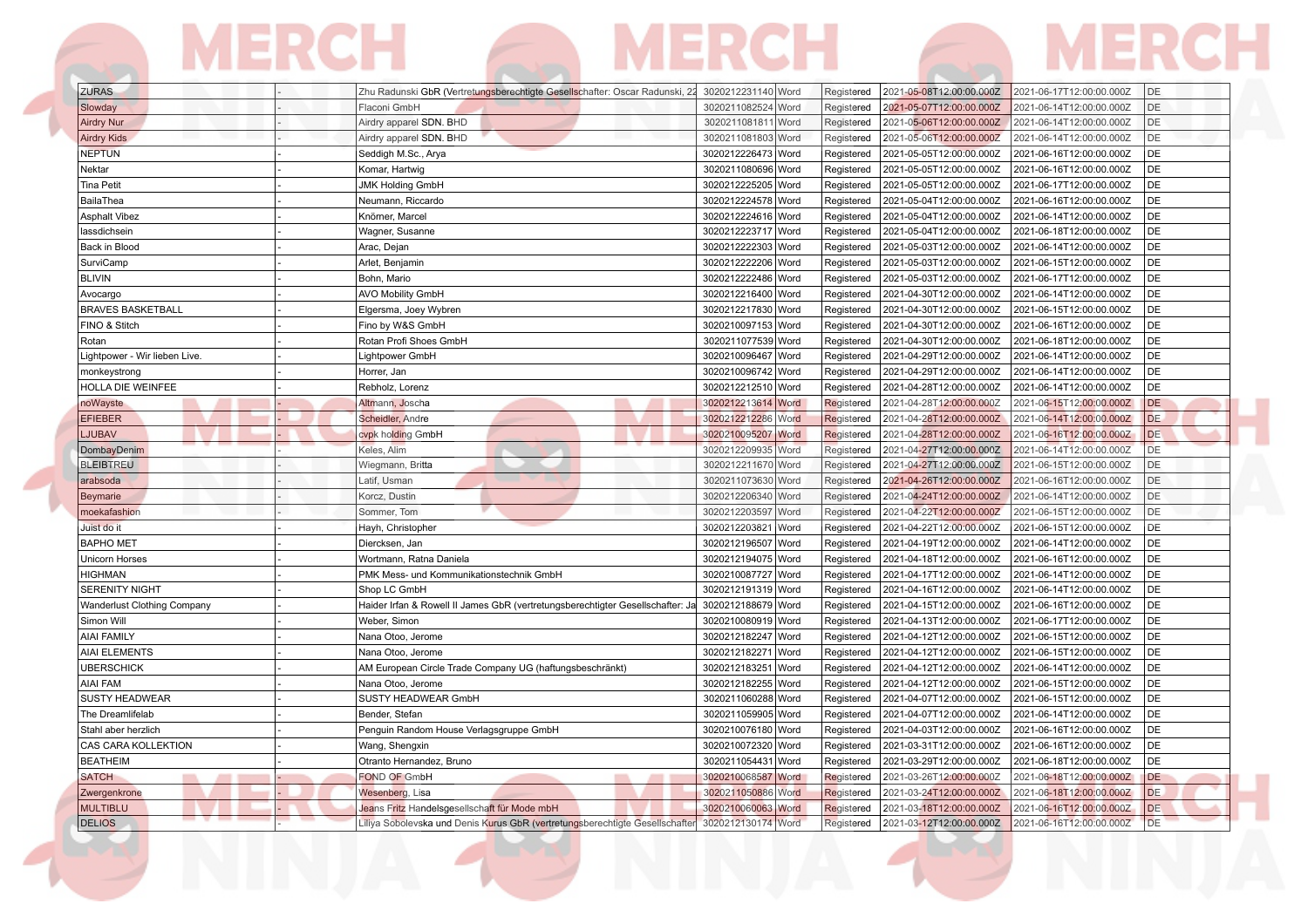# LAGSHIAN - |- | Hangzhou Longjishan Electronic Commerce Co., Ltd 18418597 Word Registered 2021-03-09T12:00:00.000Z 2021-06-19T12:00:00.000Z EM

| Modasua                            | Quanzhou Fengze Leshou Clothing Online Shop              | 18419851 Word      | Registered | 2021-03-09T12:00:00.000Z | 2021-06-19T12:00:00.000Z | <b>EM</b> |
|------------------------------------|----------------------------------------------------------|--------------------|------------|--------------------------|--------------------------|-----------|
| beawear                            | Lizzi Holding GmbH                                       | 3020211038886 Word | Registered | 2021-03-08T12:00:00.000Z | 2021-06-14T12:00:00.000Z | DE        |
| <b>HAYBUM</b>                      | LEIS Scandinavia AB                                      | 18419545 Word      | Registered | 2021-03-08T12:00:00.000Z | 2021-06-18T12:00:00.000Z | <b>EM</b> |
| phenumb                            | Mamios Holding ApS                                       | 18419538 Word      | Registered | 2021-03-08T12:00:00.000Z | 2021-06-18T12:00:00.000Z | <b>EM</b> |
| haefele.fashion                    | Häfele Stella Maris                                      | 18418286 Word      | Registered | 2021-03-08T12:00:00.000Z | 2021-06-18T12:00:00.000Z | EM        |
| wowku                              | Xu Ning                                                  | 18418516 Word      | Registered | 2021-03-08T12:00:00.000Z | 2021-06-19T12:00:00.000Z | <b>EM</b> |
| LVJ                                | Schoenberger Germany Enterprises GmbH & Co. KG           | 18418340 Word      | Registered | 2021-03-08T12:00:00.000Z | 2021-06-19T12:00:00.000Z | <b>EM</b> |
| <b>RUIBAVYA</b>                    | Maoming Ruibeiweiya Electronic Commerce Service Co., Ltd | 18417896 Word      | Registered | 2021-03-08T12:00:00.000Z | 2021-06-19T12:00:00.000Z | <b>EM</b> |
| <b>CUFFJP</b>                      | Hybrid, LLC                                              | 18418519 Word      | Registered | 2021-03-08T12:00:00.000Z | 2021-06-19T12:00:00.000Z | EM        |
| urbanaurora                        | Guangzhu Nan                                             | 18417836 Word      | Registered | 2021-03-08T12:00:00.000Z | 2021-06-19T12:00:00.000Z | <b>EM</b> |
| HEALTHY HAIR PRICELESS             | <b>Healthy Hair Priceless LLC</b>                        | 18419571 Word      | Registered | 2021-03-08T12:00:00.000Z | 2021-06-19T12:00:00.000Z | EM        |
| <b>ESKON</b>                       | ESKON Arbeitsschutz GmbH                                 | 18418323 Word      | Registered | 2021-03-08T12:00:00.000Z | 2021-06-19T12:00:00.000Z | EM        |
| Moonrise of Sweden                 | Moonrise AB                                              | 18420008 Word      | Registered | 2021-03-08T12:00:00.000Z | 2021-06-19T12:00:00.000Z | <b>EM</b> |
| Foenguy                            | Yang Minghai                                             | 18418504 Word      | Registered | 2021-03-07T12:00:00.000Z | 2021-06-18T12:00:00.000Z | <b>EM</b> |
| Aiychim                            | Aiychim AB                                               | 18418274 Word      | Registered | 2021-03-07T12:00:00.000Z | 2021-06-18T12:00:00.000Z | <b>EM</b> |
| <b>AIRMARCH</b>                    | Nie Wei                                                  | 18418706 Word      | Registered | 2021-03-07T12:00:00.000Z | 2021-06-19T12:00:00.000Z | EM        |
| Suppwer                            | Nutrimes srl                                             | 18418507 Word      | Registered | 2021-03-07T12:00:00.000Z | 2021-06-19T12:00:00.000Z | <b>EM</b> |
| <b>BBQROX</b>                      | <b>BLACKROX GmbH</b>                                     | 18418702 Word      | Registered | 2021-03-07T12:00:00.000Z | 2021-06-19T12:00:00.000Z | EM        |
| <b>DEALYORK</b>                    | Guangzhou Wujie Outdoor Products Co., Ltd.               | 18418707 Word      | Registered | 2021-03-07T12:00:00.000Z | 2021-06-19T12:00:00.000Z | <b>EM</b> |
| Les Alcyonides Swimwear            | Les Alcyonides Swimwear SAS                              | 18419496 Word      | Registered | 2021-03-07T12:00:00.000Z | 2021-06-19T12:00:00.000Z | <b>EM</b> |
| <b>ABINGOO</b>                     | Hunan Sails Electronic Commerce Co., Ltd.                | 18418491 Word      | Registered | 2021-03-06T12:00:00.000Z | 2021-06-18T12:00:00.000Z | <b>EM</b> |
| Funytagic                          | Liu Lin                                                  | 18418266 Word      | Registered | 2021-03-06T12:00:00.000Z | 2021-06-18T12:00:00.000Z | <b>EM</b> |
| WE R WILD                          | Geltenpoth Christian                                     | 18418479 Word      | Registered | 2021-03-06T12:00:00.000Z | 2021-06-19T12:00:00.000Z | <b>EM</b> |
| Devianza                           | Faber, Sebastian                                         | 3020210048519 Word | Registered | 2021-03-05T12:00:00.000Z | 2021-06-17T12:00:00.000Z | DE        |
| <b>SUBJUGATION</b>                 | Guangzhou Pajiani Watches Industry Co., Ltd.             | 18418403 Word      | Registered | 2021-03-05T12:00:00.000Z | 2021-06-18T12:00:00.000Z | EM        |
| <b>XIALIUXIA</b>                   | Liu Nue                                                  | 18417971 Word      | Registered | 2021-03-05T12:00:00.000Z | 2021-06-18T12:00:00.000Z | <b>EM</b> |
| Derrios                            | Hong Zijia                                               | 18417365 Word      | Registered | 2021-03-05T12:00:00.000Z | 2021-06-18T12:00:00.000Z | <b>EM</b> |
| <b>ARDON PRECISION AND CONTROL</b> | <b>ARDON SAFETY</b>                                      | 18418006 Word      | Registered | 2021-03-05T12:00:00.000Z | 2021-06-18T12:00:00.000Z | <b>EM</b> |
| ARDON RADICAL POWER                | <b>ARDON SAFETY</b>                                      | 18417999 Word      | Registered | 2021-03-05T12:00:00.000Z | 2021-06-18T12:00:00.000Z | <b>EM</b> |
| <b>POPKOK</b>                      | Hangzhou Halo Technology Co., Ltd                        | 18417463 Word      | Registered | 2021-03-05T12:00:00.000Z | 2021-06-18T12:00:00.000Z | EM        |
| Gtmetrix                           | Caoxian Yuanfa Network Technology Co., Ltd.              | 18416595 Word      | Registered | 2021-03-05T12:00:00.000Z | 2021-06-19T12:00:00.000Z | EM        |
| <b>BlanCheer</b>                   | Shenzhen Hua Shilan Trading Co., Ltd.                    | 18417090 Word      | Registered | 2021-03-05T12:00:00.000Z | 2021-06-19T12:00:00.000Z | <b>EM</b> |
| Creyoo                             | Chu ChengHua                                             | 18416599 Word      | Registered | 2021-03-05T12:00:00.000Z | 2021-06-19T12:00:00.000Z | EM        |
| <b>FESIMNUCV</b>                   | DEEP RAINBOW TECHNOLOGY HONG KONG CO., LIMITED           | 18417516 Word      | Registered | 2021-03-05T12:00:00.000Z | 2021-06-19T12:00:00.000Z | <b>EM</b> |
| Wukong                             | QingStore                                                | 18417958 Word      | Registered | 2021-03-05T12:00:00.000Z | 2021-06-19T12:00:00.000Z | EM        |
| Wuxia                              | QingStore                                                | 18417481 Word      | Registered | 2021-03-05T12:00:00.000Z | 2021-06-19T12:00:00.000Z | EM        |
| Aquardente                         | Pulchra Virago                                           | 18418676 Word      | Registered | 2021-03-05T12:00:00.000Z | 2021-06-19T12:00:00.000Z | <b>EM</b> |
| Akatsuki                           | QingStore                                                | 18417478 Word      | Registered | 2021-03-05T12:00:00.000Z | 2021-06-19T12:00:00.000Z | <b>EM</b> |
| Alivebody                          | Ting Yu                                                  | 18416593 Word      | Registered | 2021-03-05T12:00:00.000Z | 2021-06-19T12:00:00.000Z | <b>EM</b> |
| <b>SLASHER</b>                     | MPR GmbH & Co. KG                                        | 18417330 Word      | Registered | 2021-03-05T12:00:00.000Z | 2021-06-19T12:00:00.000Z | EM        |
| <b>IKXO</b>                        | Quanzhou Moheng Trading Co., Ltd.                        | 18417405 Word      | Registered | 2021-03-05T12:00:00.000Z | 2021-06-19T12:00:00.000Z | <b>EM</b> |
| Chainmonsters                      | Weber Maximilian                                         | 18418695 Word      | Registered | 2021-03-05T12:00:00.000Z | 2021-06-19T12:00:00.000Z | EM        |
| Fotool                             | Huang Jinsheng                                           | 18417926 Word      | Registered | 2021-03-05T12:00:00.000Z | 2021-06-19T12:00:00.000Z | <b>EM</b> |
| Ayloves                            | <b>Tsakmak Moumin Aisoun</b>                             | 18417469 Word      | Registered | 2021-03-05T12:00:00.000Z | 2021-06-19T12:00:00.000Z | EM        |
| <b>LORENZO RIVA</b>                | <b>Valietti Luigi</b>                                    | 18419755 Word      | Registered | 2021-03-05T12:00:00.000Z | 2021-06-19T12:00:00.000Z | <b>EM</b> |
| <b>Bayento</b>                     | Al-Umer, Melad                                           | 3020212113946 Word | Registered | 2021-03-04T12:00:00.000Z | 2021-06-14T12:00:00.000Z | DE.       |
| ZAOWUJIA                           | Quanzhou Chuanhe Trading Co., Ltd.                       | 18416519 Word      | Registered | 2021-03-04T12:00:00.000Z | 2021-06-18T12:00:00.000Z | <b>EM</b> |
|                                    |                                                          |                    |            |                          |                          |           |

٠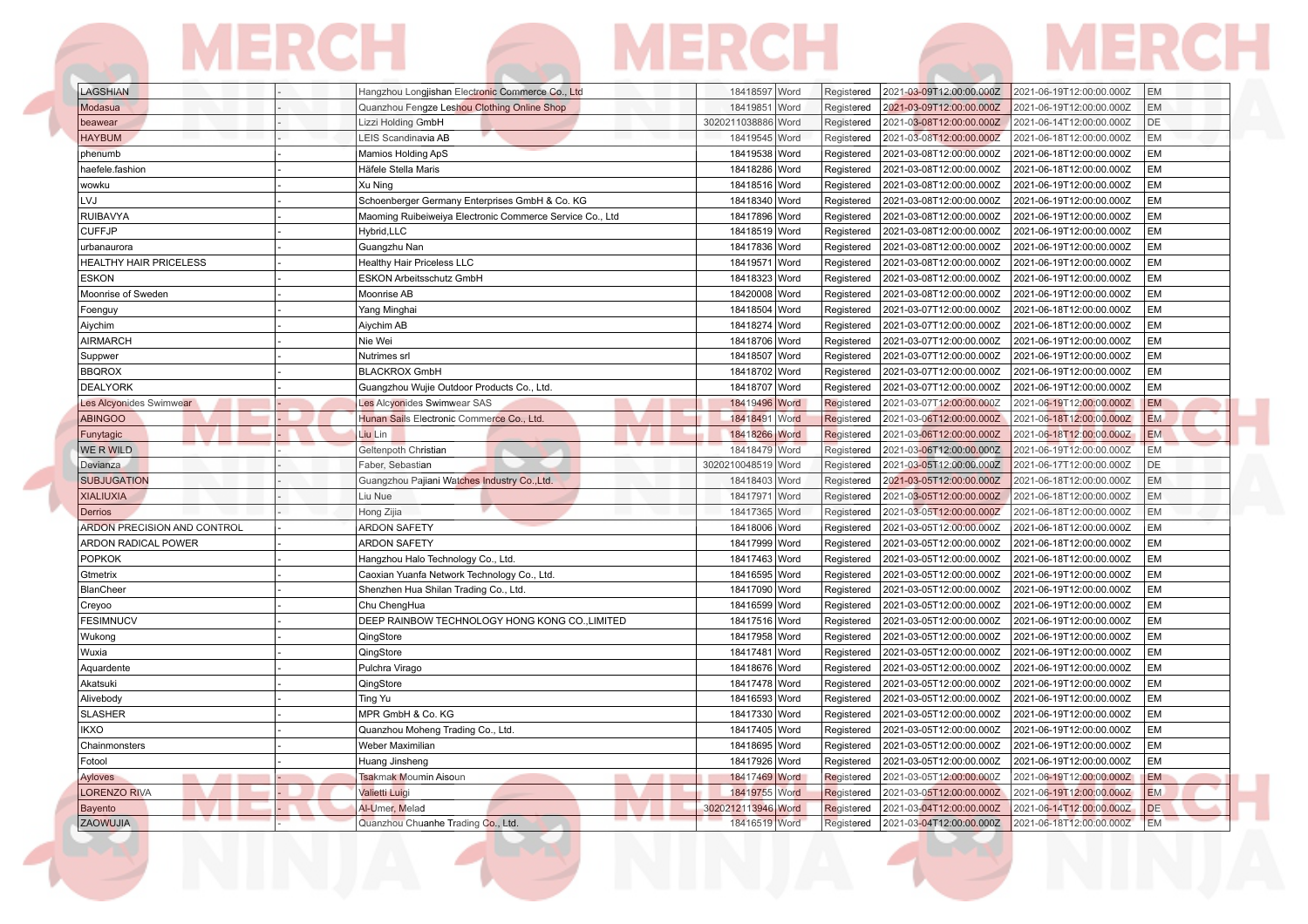| Moonwalker              | Blanche Industries GmbH                         | 18416774   Word    | Registered | 2021-03-04T12:00:00.000Z | 2021-06-18T12:00:00.000Z<br>IEM.      |  |
|-------------------------|-------------------------------------------------|--------------------|------------|--------------------------|---------------------------------------|--|
| Sebi G.                 | <b>Graefe Ralf</b>                              | 18417908 Word      | Registered | 2021-03-04T12:00:00.000Z | <b>EM</b><br>2021-06-18T12:00:00.000Z |  |
| Soaringroc              | Liu Zhimin                                      | 18416512 Word      | Registered | 2021-03-04T12:00:00.000Z | <b>EM</b><br>2021-06-17T12:00:00.000Z |  |
| HeartX                  | Nano Textile Solutions AB                       | 18418150 Word      | Registered | 2021-03-04T12:00:00.000Z | EM<br>2021-06-17T12:00:00.000Z        |  |
| Clevvets                | Zhuo Junmiao                                    | 18416702 Word      | Registered | 2021-03-04T12:00:00.000Z | EM<br>2021-06-17T12:00:00.000Z        |  |
| preperd                 | Liestmanns.dk v/Peter Liestmann                 | 18417227 Word      | Registered | 2021-03-04T12:00:00.000Z | EM<br>2021-06-19T12:00:00.000Z        |  |
| <b>FINGER DENIM</b>     | <b>SPEAKING IMAGE</b>                           | 18416769 Word      | Registered | 2021-03-04T12:00:00.000Z | EM<br>2021-06-19T12:00:00.000Z        |  |
| Finyas Taverne          | Hofmann, Michele                                | 3020210046249 Word | Registered | 2021-03-03T12:00:00.000Z | DE<br>2021-06-17T12:00:00.000Z        |  |
| Shouda                  | Xu Caixia                                       | 18416648 Word      | Registered | 2021-03-03T12:00:00.000Z | EM<br>2021-06-18T12:00:00.000Z        |  |
| <b>DESMALTER</b>        | <b>DESMALTER</b>                                | 18415374 Word      | Registered | 2021-03-03T12:00:00.000Z | EM<br>2021-06-18T12:00:00.000Z        |  |
| <b>OOTDAY</b>           | Ye Sixi                                         | 18469292 Word      | Registered | 2021-03-03T12:00:00.000Z | <b>EM</b><br>2021-06-16T12:00:00.000Z |  |
| <b>CLEMÍ</b>            | <b>DONG XUECHENG</b>                            | 18415389 Word      | Registered | 2021-03-03T12:00:00.000Z | EM<br>2021-06-17T12:00:00.000Z        |  |
| <b>JIKKO</b>            | Chongqing Silan Innovation Technology Co., Ltd. | 18415591 Word      | Registered | 2021-03-03T12:00:00.000Z | EM<br>2021-06-17T12:00:00.000Z        |  |
| <b>TAN.TOMI</b>         | Liu Chaline                                     | 18417355 Word      | Registered | 2021-03-03T12:00:00.000Z | EM<br>2021-06-17T12:00:00.000Z        |  |
| <b>JUDBF</b>            | ZHANGZHOU HAOPAI DOORS AND WINDOWS CO., LTD.    | 18412587 Word      | Registered | 2021-03-03T12:00:00.000Z | <b>EM</b><br>2021-06-16T12:00:00.000Z |  |
| LOIDOU                  | Shenzhen ShenXinYa Technology Co., Ltd.         | 18415356 Word      | Registered | 2021-03-03T12:00:00.000Z | <b>EM</b><br>2021-06-16T12:00:00.000Z |  |
| Einemgeld               | Shenzhen Landafei Trading Co., Ltd.             | 18415620 Word      | Registered | 2021-03-03T12:00:00.000Z | EM<br>2021-06-16T12:00:00.000Z        |  |
| Arvenpo                 | <b>ALKAO</b>                                    | 18416095 Word      | Registered | 2021-03-03T12:00:00.000Z | <b>EM</b><br>2021-06-16T12:00:00.000Z |  |
| Bkebge                  | Shenzhen Kapa Electronics Co., Ltd.             | 18416892 Word      | Registered | 2021-03-03T12:00:00.000Z | <b>EM</b><br>2021-06-16T12:00:00.000Z |  |
| FRDYEYDJ                | Zhanjiang Baoguang Clothing Co., Ltd.           | 18416894 Word      | Registered | 2021-03-03T12:00:00.000Z | 2021-06-16T12:00:00.000Z<br>EM        |  |
| <b>RBOCOTT</b>          | <b>HUANG JINWEI</b>                             | 18417416 Word      | Registered | 2021-03-03T12:00:00.000Z | <b>EM</b><br>2021-06-16T12:00:00.000Z |  |
| Doublecapricorn         | <b>Reeg Axel</b>                                | 18415367 Word      | Registered | 2021-03-03T12:00:00.000Z | EM.<br>2021-06-19T12:00:00.000Z       |  |
| <b>BARROW</b>           | Manifatture Daddato Spa                         | 18415145 Word      | Registered | 2021-03-03T12:00:00.000Z | <b>EM</b><br>2021-06-19T12:00:00.000Z |  |
| <b>LEACOOLKEY</b>       | <b>CHEN XING</b>                                | 18410934 Word      | Registered | 2021-03-02T12:00:00.000Z | 2021-06-15T12:00:00.000Z<br><b>EM</b> |  |
| MarMar                  | MarMar Copenhagen ApS                           | 18411688 Word      | Registered | 2021-03-02T12:00:00.000Z | <b>EM</b><br>2021-06-15T12:00:00.000Z |  |
| <b>TRIMAKASI</b>        | Trimakasi s.r.o.                                | 18412343 Word      | Registered | 2021-03-02T12:00:00.000Z | <b>EM</b><br>2021-06-18T12:00:00.000Z |  |
| EM-Butiken              | Advokatbyrån Gulliksson AB                      | 18410883 Word      | Registered | 2021-03-02T12:00:00.000Z | EM<br>2021-06-17T12:00:00.000Z        |  |
| <b>HURBENLUU</b>        | Gaobeidian Nanzixing Trading Co., Ltd.          | 18410842 Word      | Registered | 2021-03-02T12:00:00.000Z | 2021-06-16T12:00:00.000Z<br>EM        |  |
| CACACUYA                | Hangzhou New Bird Electronic Commerce Co., Ltd. | 18410819 Word      | Registered | 2021-03-02T12:00:00.000Z | <b>EM</b><br>2021-06-16T12:00:00.000Z |  |
| <b>FAREVER</b>          | Shenzhen Yao Yuan Technology Co., Ltd           | 18411606 Word      | Registered | 2021-03-02T12:00:00.000Z | <b>EM</b><br>2021-06-16T12:00:00.000Z |  |
| <b>ACTIVE X PAPRIKA</b> | Paprika s.a.                                    | 18411637 Word      | Registered | 2021-03-02T12:00:00.000Z | EM<br>2021-06-16T12:00:00.000Z        |  |
| Fortuna Irgendwo        | Goldman Ardi                                    | 18411669 Word      | Registered | 2021-03-02T12:00:00.000Z | <b>EM</b><br>2021-06-16T12:00:00.000Z |  |
| <b>UYOWESHOP</b>        | Quanzhou ShunTao Commercial & Trading co., Ltd. | 18411864 Word      | Registered | 2021-03-02T12:00:00.000Z | <b>EM</b><br>2021-06-16T12:00:00.000Z |  |
| Aleby                   | Delmotte Alexander                              | 18412359 Word      | Registered | 2021-03-02T12:00:00.000Z | EM<br>2021-06-16T12:00:00.000Z        |  |
| Smart Maguire           | Oberndorfer Elisabeth                           | 18412558 Word      | Registered | 2021-03-02T12:00:00.000Z | EM<br>2021-06-16T12:00:00.000Z        |  |
| Oceaneeds               | AMEGO Unipessoal Lda                            | 18415082 Word      | Registered | 2021-03-02T12:00:00.000Z | EM<br>2021-06-16T12:00:00.000Z        |  |
| 6FACES                  | Arumugam Mithunan                               | 18413320 Word      | Registered | 2021-03-02T12:00:00.000Z | EM<br>2021-06-16T12:00:00.000Z        |  |
| <b>MAT MARS</b>         | MAT MARS s.r.o.                                 | 18410864 Word      | Registered | 2021-03-02T12:00:00.000Z | EM<br>2021-06-17T12:00:00.000Z        |  |
| <b>VERY WELL</b>        | Vante Consultancy LTD                           | 18412443 Word      | Registered | 2021-03-02T12:00:00.000Z | <b>EM</b><br>2021-06-19T12:00:00.000Z |  |
| Future-heroes           | Igges, Ike                                      | 3020212105994 Word | Registered | 2021-03-01T12:00:00.000Z | DE<br>2021-06-14T12:00:00.000Z        |  |
| <b>JEMYGINS</b>         | <b>WEI CHENG</b>                                | 18411532 Word      | Registered | 2021-03-01T12:00:00.000Z | EM<br>2021-06-15T12:00:00.000Z        |  |
| Neiben                  | Jiaxing Youdiao Household Products Co. Ltd      | 18411286 Word      | Registered | 2021-03-01T12:00:00.000Z | <b>EM</b><br>2021-06-15T12:00:00.000Z |  |
| Spy Ninjas              | Davchy IP Holdings, LLC                         | 18410556 Word      | Registered | 2021-03-01T12:00:00.000Z | EM<br>2021-06-15T12:00:00.000Z        |  |
| uodor                   | Jiaxing Youdiao Household Products Co. Ltd      | 18411288 Word      | Registered | 2021-03-01T12:00:00.000Z | EM<br>2021-06-15T12:00:00.000Z        |  |
| amropi                  | Hubei Yunbao Shoes Co., Ltd.                    | 18411586 Word      | Registered | 2021-03-01T12:00:00.000Z | EM<br>2021-06-15T12:00:00.000Z        |  |
| <b>Mosestons</b>        | Zhaoqing Zhaoma Electronic Commerce Co., Ltd.   | 18411023 Word      | Registered | 2021-03-01T12:00:00.000Z | EM.<br>2021-06-15T12:00:00.000Z       |  |
| BayQ                    | Fujian Lifang Trading Co., Ltd.                 | 18410764 Word      | Registered | 2021-03-01T12:00:00.000Z | 2021-06-15T12:00:00.000Z<br><b>EM</b> |  |
| <b>ICATUENY</b>         | Shenzhen Langxiang Trading Co., Ltd.            | 18409615 Word      | Registered | 2021-03-01T12:00:00.000Z | <b>EM</b><br>2021-06-15T12:00:00.000Z |  |
|                         |                                                 |                    |            |                          |                                       |  |

**The Contract of Street**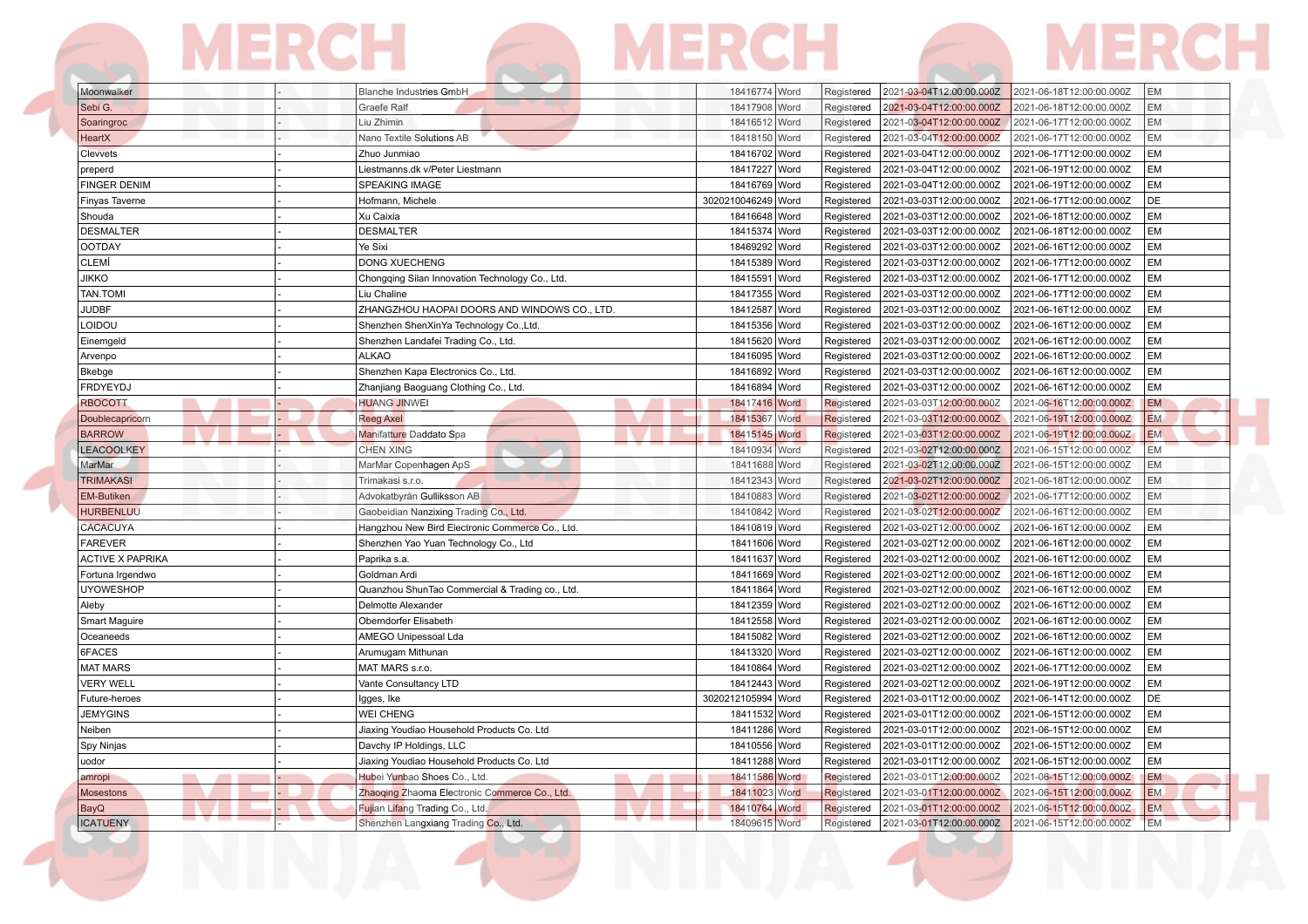# WENNEBIRD - Quanzhou Yide Trading Co., Ltd. 18410558 Word Registered 2021-03-01T12:00:00.000Z 2021-06-15T12:00:00.000Z

| <b>NASBING</b>                 | Xiamen FeiXun Garment Co., Ltd.                    | 18411547 Word         | Registered | 2021-03-01T12:00:00.000Z | 2021-06-15T12:00:00.000Z<br><b>EM</b> |
|--------------------------------|----------------------------------------------------|-----------------------|------------|--------------------------|---------------------------------------|
| das.twinteam                   | Piaskowy Lara                                      | 18411807 Word         | Registered | 2021-03-01T12:00:00.000Z | 2021-06-15T12:00:00.000Z<br><b>EM</b> |
| Oxycomfoor                     | Changzhou BlackCode Garments Co., Ltd.             | 18410535 Word         | Registered | 2021-03-01T12:00:00.000Z | EM<br>2021-06-15T12:00:00.000Z        |
| shoresyde                      | Walsh Colm                                         | 18418673 Word         | Registered | 2021-03-01T12:00:00.000Z | 2021-06-18T12:00:00.000Z<br>EM        |
| <b>Rising Beast</b>            | Santoro Gian-Luca                                  | 18410631 Word         | Registered | 2021-03-01T12:00:00.000Z | <b>EM</b><br>2021-06-17T12:00:00.000Z |
| Yozace                         | Yang Bolin                                         | 18410552 Word         | Registered | 2021-03-01T12:00:00.000Z | EM<br>2021-06-15T12:00:00.000Z        |
| GOATz                          | Jovanovic Sinisa                                   | 18411010 Word         | Registered | 2021-02-28T12:00:00.000Z | 2021-06-17T12:00:00.000Z<br><b>EM</b> |
| <b>WHTE</b>                    | Blvck                                              | 18409673 Word         | Registered | 2021-02-28T12:00:00.000Z | <b>EM</b><br>2021-06-19T12:00:00.000Z |
| <b>CYCLETIX</b>                | SPORTLETICS Sportconcepts & Consulting GmbH        | 3020210049558 Word    | Registered | 2021-02-27T12:00:00.000Z | DE<br>2021-06-14T12:00:00.000Z        |
| <b>CYCLETICS</b>               | SPORTLETICS Sportconcepts & Consulting GmbH        | 3020210049779 Word    | Registered | 2021-02-27T12:00:00.000Z | DE<br>2021-06-14T12:00:00.000Z        |
| <b>DESIGNATED</b>              | <b>JAD GOMEZ SUHAILA</b>                           | 18409762 Word         | Registered | 2021-02-27T12:00:00.000Z | <b>EM</b><br>2021-06-16T12:00:00.000Z |
| PARANOID                       | New Yorker S.H.K. Jeans GmbH & Co. KG              | 18409448 Word         | Registered | 2021-02-26T12:00:00.000Z | EM<br>2021-06-18T12:00:00.000Z        |
| CHAOTIC                        | New Yorker S.H.K. Jeans GmbH & Co. KG              | 18409442 Word         | Registered | 2021-02-26T12:00:00.000Z | <b>EM</b><br>2021-06-18T12:00:00.000Z |
| <b>FEARLESS CONNECTION</b>     | New Yorker S.H.K. Jeans GmbH & Co. KG              | 18409436 Word         | Registered | 2021-02-26T12:00:00.000Z | <b>EM</b><br>2021-06-18T12:00:00.000Z |
| <b>REGN</b>                    | <b>DEPART ApS</b>                                  | 18409944 Word         | Registered | 2021-02-26T12:00:00.000Z | EM<br>2021-06-17T12:00:00.000Z        |
| <b>SICKENING</b>               | SICKENING COSMETICS UG                             | 18408298 Word         | Registered | 2021-02-26T12:00:00.000Z | EM<br>2021-06-16T12:00:00.000Z        |
| <b>FRODO</b>                   | The Saul Zaentz Company, a corporation of Delaware | 18407543 Word         | Registered | 2021-02-26T12:00:00.000Z | <b>EM</b><br>2021-06-16T12:00:00.000Z |
| Dazpuz                         | LI PEIXIN                                          | 18409210 Word         | Registered | 2021-02-26T12:00:00.000Z | <b>EM</b><br>2021-06-15T12:00:00.000Z |
| Nikwuz                         | <b>Bolk Anna</b>                                   | 18408137 Word         | Registered | 2021-02-25T12:00:00.000Z | EM<br>2021-06-15T12:00:00.000Z        |
| Waldanfänger                   | <b>Bolk Anna</b>                                   | 18408150 Word         | Registered | 2021-02-25T12:00:00.000Z | <b>EM</b><br>2021-06-17T12:00:00.000Z |
| NO BANANA NO GLORY             | <b>Walsh Michael</b>                               | 18408515 Word         | Registered | 2021-02-25T12:00:00.000Z | 2021-06-15T12:00:00.000Z<br>EM.       |
| <b>Badass</b>                  | 3D Grafos d.o.o.                                   | 18408989 Word         | Registered | 2021-02-25T12:00:00.000Z | <b>EM</b><br>2021-06-16T12:00:00.000Z |
| Canzt                          | Levin Edward                                       | 18408104 Word         | Registered | 2021-02-24T12:00:00.000Z | <b>EM</b><br>2021-06-15T12:00:00.000Z |
| LOURSET                        | Taadou Louisa                                      | 18408127 Word         | Registered | 2021-02-24T12:00:00.000Z | 2021-06-15T12:00:00.000Z<br>EM        |
| <b>LUU</b>                     | Luu Fairytale Oy                                   | 18408456 Word         | Registered | 2021-02-24T12:00:00.000Z | <b>EM</b><br>2021-06-19T12:00:00.000Z |
| TU LIZÉ                        | FLOR ART ACCESSORI SRL                             | 18406925 Word         | Registered | 2021-02-23T12:00:00.000Z | 2021-06-17T12:00:00.000Z<br>EM        |
| <b>YN</b>                      | River Island Clothing Co. Limited                  | 18407154 Word         | Registered | 2021-02-23T12:00:00.000Z | <b>EM</b><br>2021-06-19T12:00:00.000Z |
| Gymtrail                       | Gymtrail UG (haftungsbeschränkt)                   | 3020212092361 Word    | Registered | 2021-02-22T12:00:00.000Z | DE<br>2021-06-15T12:00:00.000Z        |
| CPH1001                        | COPENHAGEN STUDIOS GmbH                            | 18404258 Word         | Registered | 2021-02-20T12:00:00.000Z | EM<br>2021-06-19T12:00:00.000Z        |
| CPH1000                        | <b>COPENHAGEN STUDIOS GmbH</b>                     | 18404257 Word         | Registered | 2021-02-20T12:00:00.000Z | EM<br>2021-06-19T12:00:00.000Z        |
| Nautifiziert                   | Dickhöver, Maja Ella                               | 3020212088577<br>Word | Registered | 2021-02-19T12:00:00.000Z | DE<br>2021-06-14T12:00:00.000Z        |
| Q'NEEL                         | Godske Group A/S                                   | 18402968 Word         | Registered | 2021-02-19T12:00:00.000Z | EM<br>2021-06-18T12:00:00.000Z        |
| OhThreeOh Berlin               | Setzer Linda                                       | 18401618 Word         | Registered | 2021-02-19T12:00:00.000Z | EM<br>2021-06-18T12:00:00.000Z        |
| <b>FISCH CLUB</b>              | SPRO Deutschland GmbH                              | 18402528 Word         | Registered | 2021-02-19T12:00:00.000Z | EM<br>2021-06-17T12:00:00.000Z        |
| <b>EMILY IN PARIS</b>          | Viacom International Inc.                          | 18402502 Word         | Registered | 2021-02-19T12:00:00.000Z | EM<br>2021-06-16T12:00:00.000Z        |
| <b>DEJA QUE FLUYA</b>          | MONTESINOS AUCEJO ANA MARÍA                        | 18402723 Word         | Registered | 2021-02-19T12:00:00.000Z | EM<br>2021-06-19T12:00:00.000Z        |
| ARTECHOUSE                     | ATH HOLDINGS, LLC                                  | 18401314 Word         | Registered | 2021-02-18T12:00:00.000Z | EM<br>2021-06-16T12:00:00.000Z        |
| ATELIER GOLDNER                | Atelier Goldner Schnitt GmbH                       | 18400910 Word         | Registered | 2021-02-17T12:00:00.000Z | <b>EM</b><br>2021-06-17T12:00:00.000Z |
| twentyone by antonio carnevale | <b>CARNEVALE ANTONIO</b>                           | 18400909 Word         | Registered | 2021-02-17T12:00:00.000Z | EM<br>2021-06-17T12:00:00.000Z        |
| trabgut                        | Bernd-Striebeck, Julia                             | 3020211025660 Word    | Registered | 2021-02-16T12:00:00.000Z | DE<br>2021-06-15T12:00:00.000Z        |
| RefScale                       | LYMI, Inc.                                         | 18400665 Word         | Registered | 2021-02-16T12:00:00.000Z | <b>EM</b><br>2021-06-15T12:00:00.000Z |
| CAMEMBERTI                     | <b>Keller Augustin</b>                             | 18399936 Word         | Registered | 2021-02-16T12:00:00.000Z | EM<br>2021-06-17T12:00:00.000Z        |
| <b>WOMEN LOVING</b>            | medi GmbH & Co. KG                                 | 18399233 Word         | Registered | 2021-02-16T12:00:00.000Z | 2021-06-16T12:00:00.000Z<br><b>EM</b> |
| <b>MADBALLS</b>                | THOSE CHARACTERS FROM CLEVELAND, LLC               | 18399987 Word         | Registered | 2021-02-16T12:00:00.000Z | EM<br>2021-06-16T12:00:00.000Z        |
| <b>Stylism</b>                 | Dixie ApS                                          | 18399848 Word         | Registered | 2021-02-15T12:00:00.000Z | <b>EM</b><br>2021-06-15T12:00:00.000Z |
| Lo-Fi Hero                     | <b>Alcock Erik</b>                                 | 18400055 Word         | Registered | 2021-02-15T12:00:00.000Z | <b>EM</b><br>2021-06-17T12:00:00.000Z |
| Je t'embra                     | Köppen Melanie                                     | 18396101 Word         | Registered | 2021-02-12T12:00:00.000Z | <b>EM</b><br>2021-06-18T12:00:00.000Z |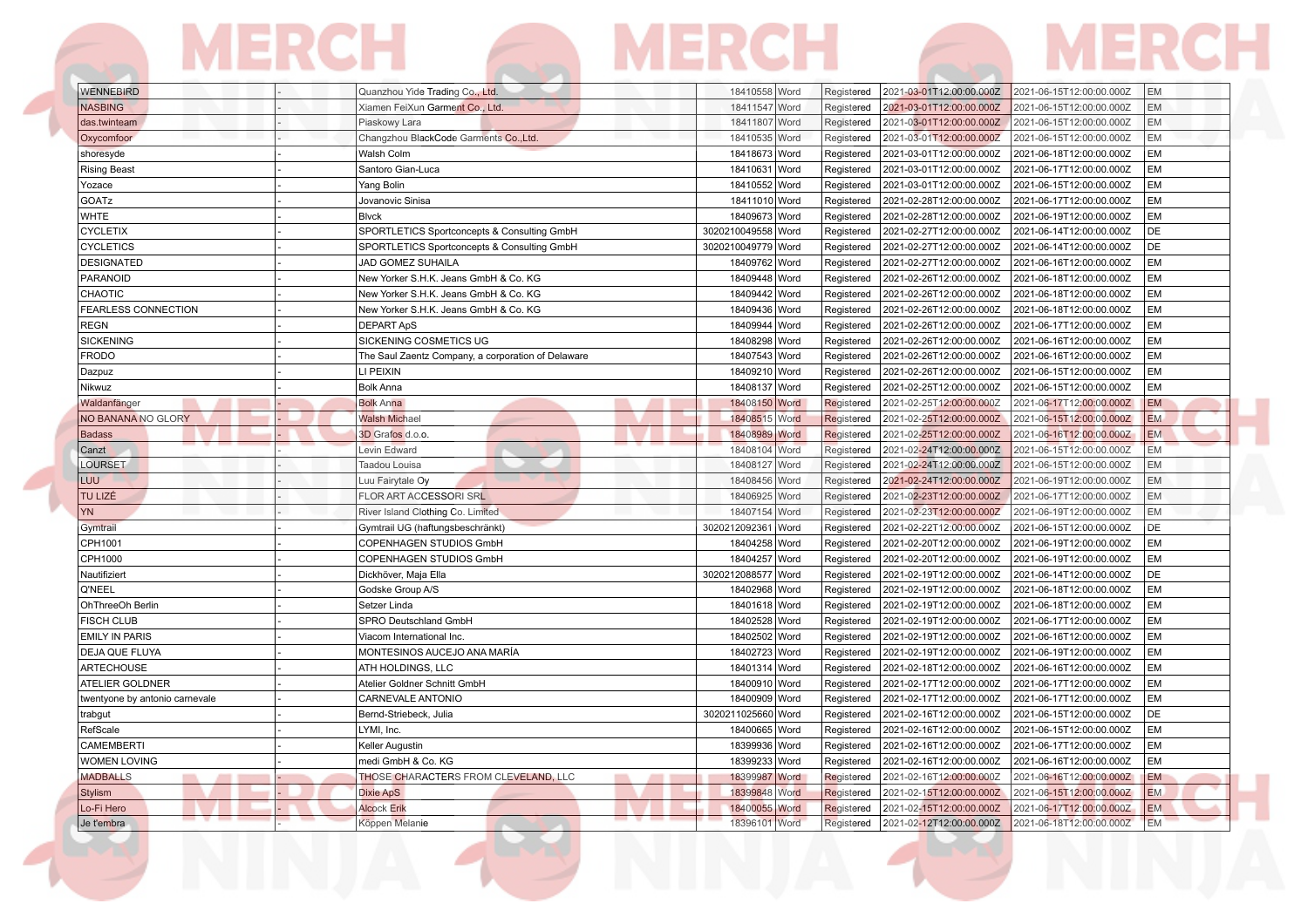#### **MERCH** MERCH 6 **MERCH** For

| SILK & JAM                         | <b>MB SilkStories</b>                                                                             | 18398278   Word           |      | Registered | 2021-02-12T12:00:00.000Z | 2021-06-17T12:00:00.000Z | EM        |
|------------------------------------|---------------------------------------------------------------------------------------------------|---------------------------|------|------------|--------------------------|--------------------------|-----------|
| hejhej                             | hejhej GmbH                                                                                       | 18396097 Word             |      | Registered | 2021-02-12T12:00:00.000Z | 2021-06-19T12:00:00.000Z | <b>EM</b> |
| Darlin' Duke Mastery Lingerie      | Darlin' Duke Mastery Lingerie UG (haftungsbeschränkt)                                             | 18396022 Word             |      | Registered | 2021-02-11T12:00:00.000Z | 2021-06-15T12:00:00.000Z | EM        |
| <b>SWEETYDOOS</b>                  | NICI GmbH                                                                                         | 18396078 Word             |      | Registered | 2021-02-11T12:00:00.000Z | 2021-06-18T12:00:00.000Z | EM        |
| <b>Foly Fring</b>                  | <b>FOLY FRING</b>                                                                                 | 18397276 Word             |      | Registered | 2021-02-11T12:00:00.000Z | 2021-06-15T12:00:00.000Z | EM        |
| <b>BLANCHE LOUTRE</b>              | Lefait Sandrine                                                                                   | 18395623 Word             |      | Registered | 2021-02-10T12:00:00.000Z | 2021-06-18T12:00:00.000Z | EM        |
| PUAI                               | KIMBS Getränke GmbH                                                                               | 18394984 Word             |      | Registered | 2021-02-09T12:00:00.000Z | 2021-06-17T12:00:00.000Z | EM        |
| Maiwa                              | Werner & Mertz GmbH                                                                               | 18391823                  | Word | Registered | 2021-02-08T12:00:00.000Z | 2021-06-15T12:00:00.000Z | EМ        |
| Mo Geldhauser                      | Geldhauser Monika                                                                                 | 18392820                  | Word | Registered | 2021-02-08T12:00:00.000Z | 2021-06-15T12:00:00.000Z | <b>EM</b> |
| Kalomax                            | Enjo Sports Inc.                                                                                  | 18391382 Word             |      | Registered | 2021-02-07T12:00:00.000Z | 2021-06-19T12:00:00.000Z | EM        |
| <b>SYNCYCLE</b>                    | van den Berkhof Sophie                                                                            | 18390442 Word             |      | Registered | 2021-02-05T12:00:00.000Z | 2021-06-18T12:00:00.000Z | EM        |
| <b>AOXUE</b>                       | Tongxiang Mingzhi Garment Co., Ltd.                                                               | 18391120 Word             |      | Registered | 2021-02-05T12:00:00.000Z | 2021-06-19T12:00:00.000Z | EM        |
| Jeereal                            | Shenzhen Qingyuan Technology Co., Ltd.                                                            | 18390176 Word             |      | Registered | 2021-02-04T12:00:00.000Z | 2021-06-17T12:00:00.000Z | EM        |
| Bonnoriginal                       | Rose, Denis                                                                                       | 3020212058694 Word        |      | Registered | 2021-02-03T12:00:00.000Z | 2021-06-14T12:00:00.000Z | DE        |
| <b>MCWFC</b>                       | Manchester City Football Club Limited                                                             | 18388456 Word             |      | Registered | 2021-02-03T12:00:00.000Z | 2021-06-15T12:00:00.000Z | EМ        |
| <b>IROKO</b>                       | SHENZHEN LONGGANG JIHUA STREET YISHAN CLOTHING STORE                                              | 18388965 Word             |      | Registered | 2021-02-03T12:00:00.000Z | 2021-06-18T12:00:00.000Z | EM        |
| <b>NOTDIFF</b>                     | ΚΕΦΑΛΟΓΙΑΝΝΗ ΙΩΑΝΝΑ                                                                               | 18392070                  | Word | Registered | 2021-02-03T12:00:00.000Z | 2021-06-18T12:00:00.000Z | EM        |
| <b>YLWX</b>                        | Shanxi Yunlong Electronic Commerce Co., Ltd.                                                      | 18390022 Word             |      | Registered | 2021-02-03T12:00:00.000Z | 2021-06-17T12:00:00.000Z | EM        |
| <b>IRELOM</b>                      | Xiamen Jingchen Trading Co., Ltd.                                                                 | 18389236 Word             |      | Registered | 2021-02-03T12:00:00.000Z | 2021-06-17T12:00:00.000Z | EM        |
| MANCHESTER CITY WOMEN'S FOOTBALL   | Manchester City Football Club Limited                                                             | 18388457 Word             |      | Registered | 2021-02-03T12:00:00.000Z | 2021-06-16T12:00:00.000Z | EM        |
| <b>DEEM FLYWEAR</b>                | Kowalik Grzegorz                                                                                  | 18387286 Word             |      | Registered | 2021-02-02T12:00:00.000Z | 2021-06-17T12:00:00.000Z | <b>EM</b> |
| Itonash                            | Caoxian Yuanfa Network Technology Co., Ltd.                                                       | 18388703 Word             |      | Registered | 2021-02-02T12:00:00.000Z | 2021-06-15T12:00:00.000Z | <b>EM</b> |
| <b>Nickmercs</b>                   | <b>Chen Xiaolan</b>                                                                               | 18386870 Word             |      | Registered | 2021-02-01T12:00:00.000Z | 2021-06-15T12:00:00.000Z | <b>EM</b> |
| <b>FLEECETTE</b>                   | Jana Gänzler & Sascha Faleschini GbR (vertretungsberechtigte Gesellschafteri                      | 3020212053579 Word        |      | Registered | 2021-01-31T12:00:00.000Z | 2021-06-14T12:00:00.000Z | DE        |
| <b>FCHITOP</b>                     | Fengyu Lai                                                                                        | 18385156 Word             |      | Registered | 2021-01-29T12:00:00.000Z | 2021-06-15T12:00:00.000Z | EM        |
| <b>SOVESTIA</b>                    | Sovestia GbR, Kathrin Dürr & Patrick Baran (vertretungsberechtigter Gesellsch                     | 3020212049881             | Word | Registered | 2021-01-29T12:00:00.000Z | 2021-06-16T12:00:00.000Z | DE        |
| PLUG THE JACK                      | VAN STRYDONCK Damien                                                                              | 18386130 Word             |      | Registered | 2021-01-29T12:00:00.000Z | 2021-06-16T12:00:00.000Z | EM        |
| best1ones                          | Merz, Yannick                                                                                     | 3020212049008 Word        |      | Registered | 2021-01-28T12:00:00.000Z | 2021-06-15T12:00:00.000Z | DE        |
| <b>MARC PICARD</b>                 | PICARD Lederwaren GmbH & Co. KG                                                                   | 18383585 Word             |      | Registered | 2021-01-27T12:00:00.000Z | 2021-06-15T12:00:00.000Z | EM        |
| VOSEDO                             | Esotig & Henderson S.A.                                                                           | 18383551                  | Word | Registered | 2021-01-27T12:00:00.000Z | 2021-06-18T12:00:00.000Z | EM        |
|                                    | Allcon GmbH                                                                                       | 18382849 Word             |      |            | 2021-01-26T12:00:00.000Z | 2021-06-17T12:00:00.000Z | EМ        |
| Allcon                             |                                                                                                   |                           |      | Registered |                          |                          | EM        |
| <b>BOTTER WORLD</b><br><b>MREP</b> | <b>Botter Rushemy</b>                                                                             | 18383114 Word<br>18383339 |      | Registered | 2021-01-26T12:00:00.000Z | 2021-06-17T12:00:00.000Z | EM        |
|                                    | Samari Bobak                                                                                      |                           | Word | Registered | 2021-01-26T12:00:00.000Z | 2021-06-16T12:00:00.000Z | EM        |
| NEWD.Tamaris                       | Wortmann KG Internationale Schuhproduktionen                                                      | 18382569 Word             |      | Registered | 2021-01-26T12:00:00.000Z | 2021-06-19T12:00:00.000Z |           |
| <b>COVERED IN PRAYER</b>           | Barefoot Dreams, Inc.                                                                             | 18381377 Word             |      | Registered | 2021-01-21T12:00:00.000Z | 2021-06-15T12:00:00.000Z | EM        |
| <b>MKdW</b>                        | DET PAULSEN LEGAAT GEMEINNÜTZIGE GMBH                                                             | 18380257 Word             |      | Registered | 2021-01-21T12:00:00.000Z | 2021-06-18T12:00:00.000Z | EM        |
| <b>DEFHOUSE</b>                    | WEB STARS CHANNEL SRL                                                                             | 18378542 Word             |      | Registered | 2021-01-20T12:00:00.000Z | 2021-06-18T12:00:00.000Z | EM        |
| <b>OLLY ALEXANDER</b>              | Alexander Thornton Oliver                                                                         | 18377606 Word             |      | Registered | 2021-01-15T12:00:00.000Z | 2021-06-18T12:00:00.000Z | EM        |
| <b>BAREFOOT BEACH</b>              | Barefoot Dreams, Inc.                                                                             | 18375590 Word             |      | Registered | 2021-01-14T12:00:00.000Z | 2021-06-15T12:00:00.000Z | EM        |
| Hygiene-gmi                        | Premium Paper Mobilien GmbH                                                                       | 18374969 Word             |      | Registered | 2021-01-14T12:00:00.000Z | 2021-06-19T12:00:00.000Z | EM        |
| <b>4LITTLEARTS</b>                 | 4Littlearts GbR (Vertretungsberechtigter Gesellschafter: Carolin Hinz, 42327 W 3020212019125 Word |                           |      | Registered | 2021-01-13T12:00:00.000Z | 2021-06-15T12:00:00.000Z | DE        |
| <b>ANCOTE</b>                      | SAM GG S.r.I.                                                                                     | 18374243 Word             |      | Registered | 2021-01-12T12:00:00.000Z | 2021-06-16T12:00:00.000Z | EM        |
| Man Hour                           | Habermeier, Michele Fabian                                                                        | 3020212013267 Word        |      | Registered | 2021-01-09T12:00:00.000Z | 2021-06-16T12:00:00.000Z | DE        |
| Mastix                             | 3P Enterprises UG (haftungsbeschränkt                                                             | 3020211001656 Word        |      | Registered | 2021-01-07T12:00:00.000Z | 2021-06-16T12:00:00.000Z | DE        |
| Christmassweats                    | <b>Happy Clothing ApS</b>                                                                         | 18370222 Word             |      | Registered | 2021-01-07T12:00:00.000Z | 2021-06-17T12:00:00.000Z | <b>EM</b> |
| ATHLETIC CLUB SMART NUTRITION LAB  | <b>ATHLETIC CLUB</b>                                                                              | 18370808 Word             |      | Registered | 2021-01-05T12:00:00.000Z | 2021-06-16T12:00:00.000Z | <b>EM</b> |
| <b>B.F. MEYERS &amp; COMPANY</b>   | Meyers Manx, LLC                                                                                  | 18368105 Word             |      | Registered | 2021-01-04T12:00:00.000Z | 2021-06-16T12:00:00.000Z | <b>EM</b> |
| KICK-OUT                           | Meyers Manx, LLC                                                                                  | 18368107 Word             |      | Registered | 2021-01-04T12:00:00.000Z | 2021-06-16T12:00:00.000Z | <b>EM</b> |
|                                    |                                                                                                   |                           |      |            |                          |                          |           |